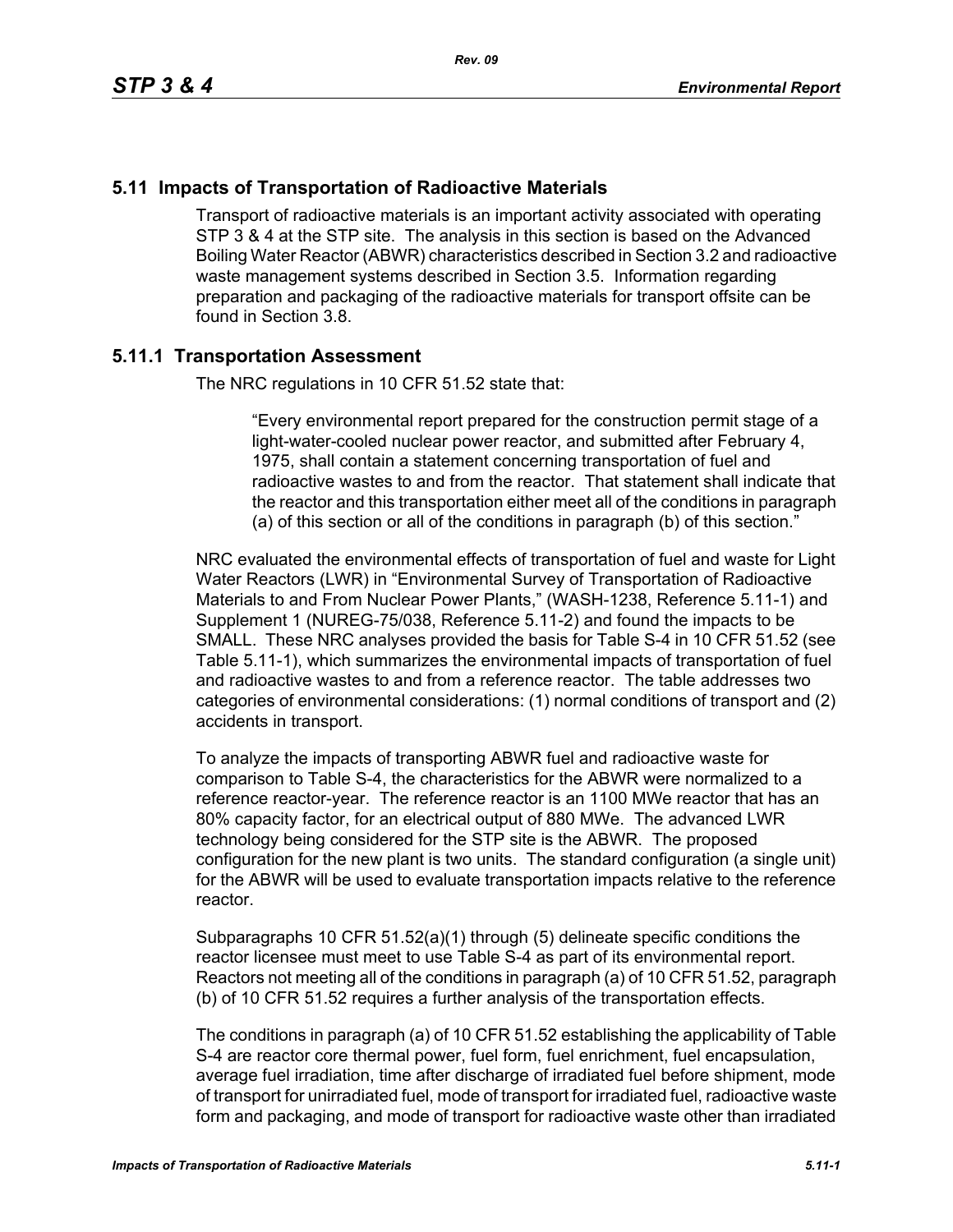fuel. The following subsections describe the characteristics of the ABWR relative to the conditions of 10 CFR 51.52 for use of Table S-4.

## **5.11.1.1 Reactor Core Thermal Power**

Subparagraph 10 CFR 51.52(a)(1) requires that the reactor have a core thermal power level not exceeding 3800 megawatts. The reference ABWR has a thermal power rating of 3926 MWt (Reference 5.11-3) and exceeds this condition.

The core power level was established as a condition because, for the LWRs being licensed when Table S-4 was promulgated, higher power levels typically indicated the need for more fuel and therefore more fuel shipments than were evaluated for Table S-4. This is not the case for the new LWR designs due to the higher unit capacity and higher burnup for these reactors. The annual fuel reloading for the reference reactor analyzed in WASH-1238 was 30 metric tons of uranium (MTU). The annual fuel loading for the ABWR is approximately 42 MTU. When normalized to equivalent electric output, the annual fuel requirement for the ABWR is approximately 29 MTU, roughly equal to that of the reference LWR.

## **5.11.1.2 Fuel Form**

Subparagraph 10 CFR 51.52(a)(2) requires that the reactor fuel be in the form of sintered uranium dioxide (UO2) pellets. The reference ABWR uses a sintered UO2 pellet fuel form (Reference 5.11-3) and meets this condition.

### **5.11.1.3 Fuel Enrichment**

Subparagraph 10 CFR 51.52(a)(2) requires that the reactor fuel have a U-235 enrichment not exceeding four percent by weight. For the ABWR, the enrichment of the initial core averages approximately 2.2% (Reference 5.11-3) and the average for reloads is approximately 3.2%. The ABWR fuel meets the four percent U-235 condition.

### **5.11.1.4 Fuel Encapsulation**

Subparagraph 10 CFR 51.52(a)(2) requires that the reactor fuel pellets be encapsulated in Zircaloy rods. The ABWR fuel uses Zircaloy-2 cladding (Reference 5.11-3) and meets this condition.

### **5.11.1.5 Average Fuel Irradiation**

Subparagraph 10 CFR  $51.52(a)(3)$  requires that the average burnup not exceed 33,000 MW-days per MTU. The average burnup is 32,300 MW-days per MTU for the ABWR, which meets this condition.

### **5.11.1.6 Time after Discharge of Irradiated Fuel before Shipment**

Subparagraph 10 CFR 51.52(a)(3) requires that no irradiated fuel assembly be shipped until at least 90 days after it is discharged from the reactor. The WASH-1238 analysis for Table S-4 assumes 150 days of decay time before shipment of any irradiated fuel assemblies. NUREG/CR-6703 (Reference 5.11-4), which updated this analysis to extend Table S-4 to burnups of up to 62,000 MW-days per MTU, assumes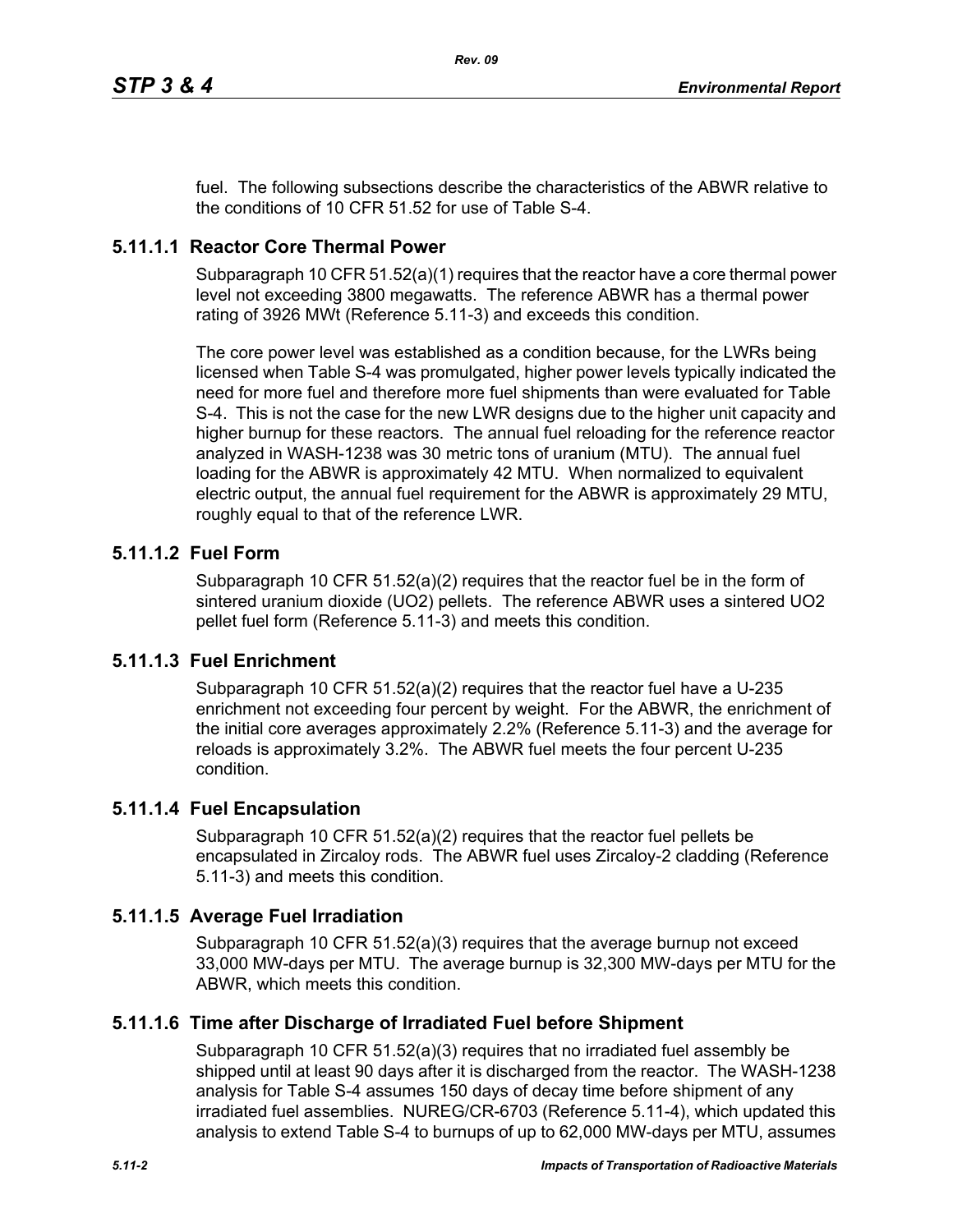a minimum of five years between removal from the reactor and shipment. Five years is the minimum decay time expected before shipment of irradiated fuel assemblies. The U.S. Department of Energy's (DOE's) contract for acceptance of spent fuel, as set forth in 10 CFR 961, Appendix E, requires a five-year minimum cooling time. In addition, NRC specifies five years as the minimum cooling period when it issues certificates of compliance for casks used for shipment of power reactor fuel (Reference 5.11-5). As described in Section 3.5, the ABWR units will have storage capacity exceeding that needed to accommodate five-year cooling of irradiated fuel prior to transport off site. The ABWR meets the minimum 90-day storage condition.

### **5.11.1.7 Radioactive Waste Form and Packaging**

Subparagraph 10 CFR 51.52(a)(4) requires that, with the exception of spent fuel, radioactive waste shipped from the reactor be packaged and in a solid form. As described in Subsection 3.5.4, STPNOC will process to a solid form, if required, and package the radioactive waste generated by the ABWR. STPNOC will comply with NRC (10 CFR 71) and DOT (49 CFR 173 and 178) packaging and transportation regulations for the shipment of radioactive material. Therefore, the ABWR meets this condition.

## **5.11.1.8 Transportation of Unirradiated Fuel**

Subparagraph 10 CFR 51.52(a)(5) requires that unirradiated fuel be shipped to the reactor site by truck. Fuel is currently transported to STP 1 & 2 by truck. STPNOC will receive fuel via truck shipments for STP 3 & 4.

Table S-4 includes a condition that the truck shipments not exceed 73,000 pounds as governed by federal or state gross vehicle weight restrictions. The fuel shipments to the STP site will comply with federal and state weight restrictions. Therefore, the ABWR meets this condition.

### **5.11.1.9 Transportation of Irradiated Fuel**

Subparagraph 10 CFR 51.52(a)(5) allows for truck, rail, or barge transport of irradiated fuel. DOE is responsible for spent fuel transportation from reactor sites to the repository and will make the decision on transport mode as specified in 10 CFR 961. For the impacts analysis described in Subsection 5.11.2, STP assumed that all spent fuel shipments will be made using legal weight trucks, which is a conservative assumption for this analysis. Therefore, the ABWR meets this condition.

### **5.11.1.10 Transportation of Radioactive Waste other than Irradiated Fuel**

Subparagraph 10 CFR 51.52(a)(5) requires that the mode of transport of radioactive waste other than irradiated fuel be either truck or rail. STPNOC will ship this radioactive waste from the ABWR units by truck.

Radioactive waste shipments are subject to a weight limitation of 73,000 pounds per truck. Radioactive waste from the ABWR will comply with federal or state weight restrictions. Therefore, the ABWR meets this condition.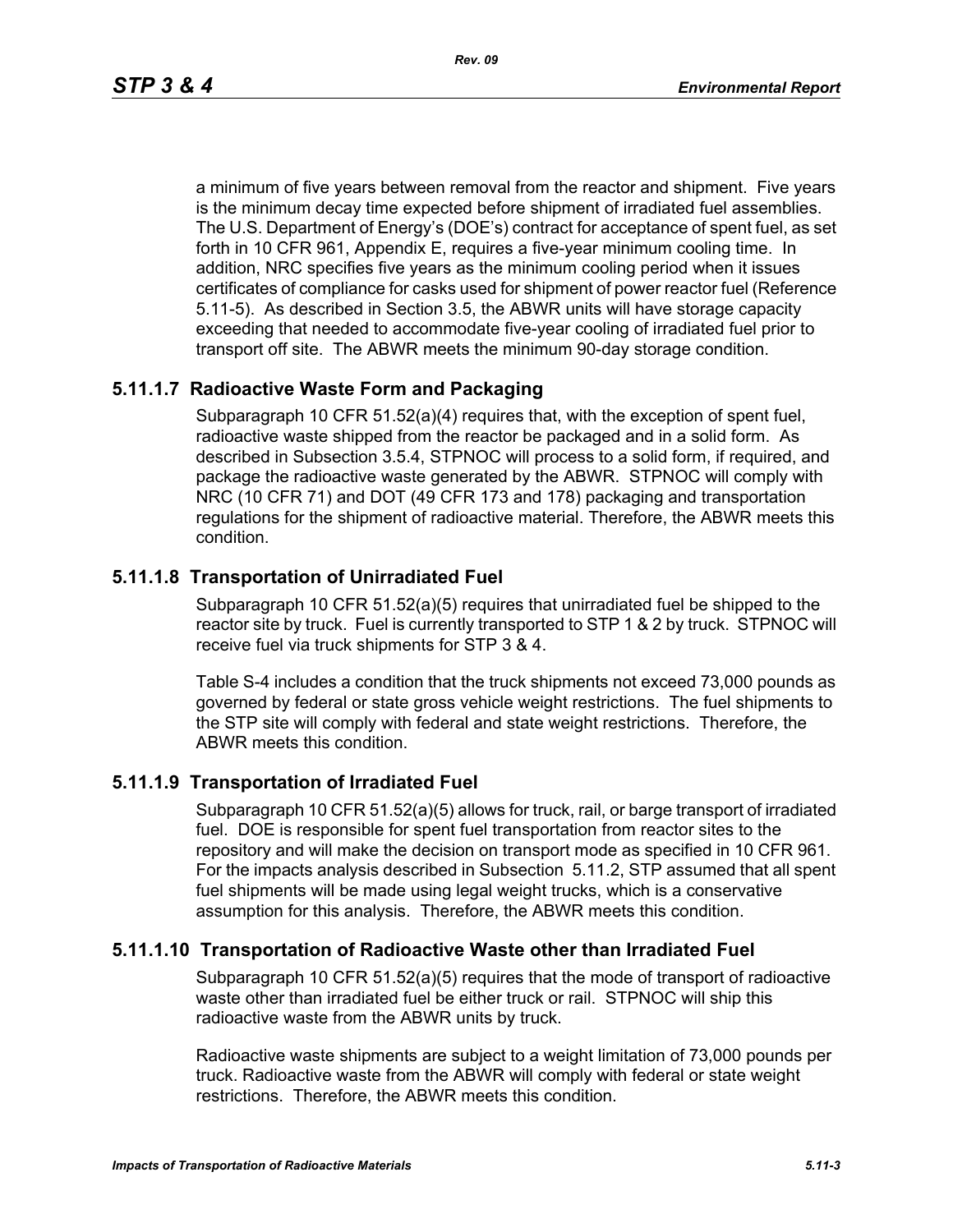## **5.11.1.11 Number of Truck Shipments**

Table S-4 limits traffic density to less than one truck shipment per day or three rail cars per month. STP has estimated the number of truck shipments that will be required assuming that all radioactive materials (fuel and waste) are received at the site or transported offsite via truck.

Table 5.11-2 summarizes the number of truck shipments of unirradiated fuel. The table also normalizes the number of shipments to the electrical output for the reference reactor analyzed in WASH-1238. When normalized for electrical output, the number of truck shipments of unirradiated fuel for the ABWR is approximately equal to the number of truck shipments estimated for the reference LWR.

For the ABWR, the initial core load is approximately 151 MTU per unit and the annual reload requirements are estimated at approximately 42 MTU per year per unit. This equates to about 872 fuel assemblies in the initial core (assuming 0.17388 MTU per fuel assembly) and 244 fuel assemblies per year for refueling. The fuel assemblies would be packaged two per container. Truck shipments would be able to accommodate 14 containers for a total of 28 fuel assemblies per shipment. The capacity of a truck shipment would be the same for the initial core and the reloads.

The numbers of spent fuel shipments were estimated as follows. For the reference LWR analyzed in WASH-1238, NRC assumed that 60 shipments per year will be made, each carrying 0.5 MTU of spent fuel. This amount is equivalent to the annual refueling requirement of 30 MTU per year for the reference LWR. For this transportation analysis, STP assumed that it would also ship spent fuel from the ABWR at a rate equal to the annual refueling requirement. The shipping cask capacities used to calculate annual spent fuel shipments were assumed to be the same as those for the reference LWR (0.5 MTU per legal weight truck shipment). This results in 85 shipments per year for one ABWR. After normalizing for electrical output, the number of spent fuel shipments is 59 per year for the ABWR. The normalized spent fuel shipments for the ABWR would be approximately the same as the reference reactor that was the basis for Table S-4.

Table 5.11-3 presents estimates of annual waste volumes and numbers of truck shipments. The values are normalized to the reference LWR analyzed in WASH-1238. The normalized annual waste volumes and waste shipments for the ABWR will be less than the reference reactor that was the basis for Table S-4.

The normalized total numbers of truck shipments of fuel and radioactive waste to and from the reactor are estimated at 96 per year for the ABWR. These radioactive material transportation estimates are well below the one truck shipment per day condition given in 10 CFR 51.52, Table S-4. Doubling the estimated number of truck shipments to account for empty return shipments still results in number of shipments well below the one-shipment-per-day condition. Therefore, the ABWR meets this condition.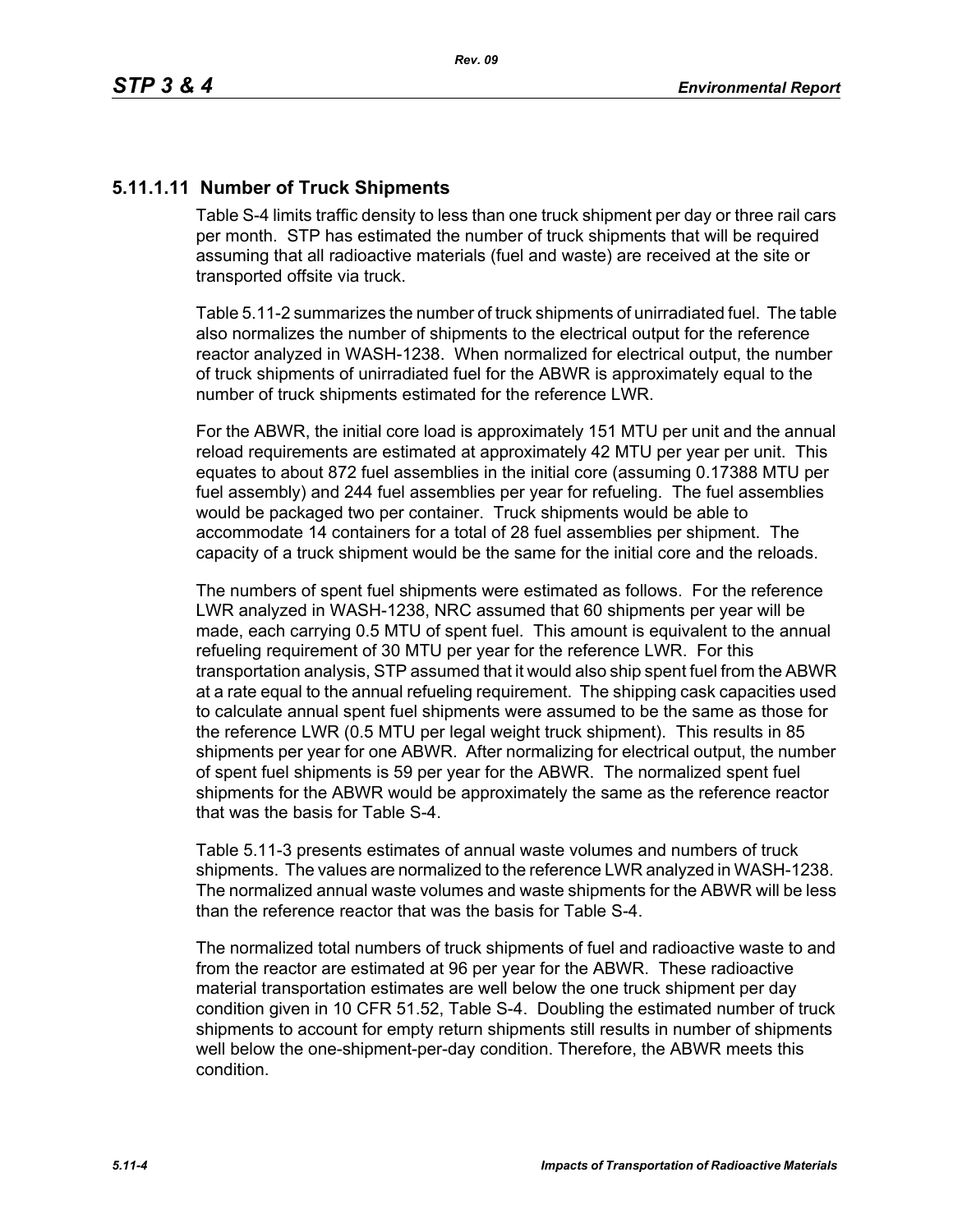## **5.11.1.12 Summary**

Table 5.11-4 summarizes the reference conditions in paragraph (a) of 10 CFR 51.52 for use in Table S-4, and the values for the ABWR. The ABWR does not meet the condition for rated thermal power. Therefore, Subsection 5.11.2 and Section 7.4 present additional analyses of fuel transportation effects for normal conditions and accidents, respectively. Transportation of radioactive waste is consistent with the conditions assumed in References 5.11-1 and 5.11-2 and no further analysis is required.

## **5.11.2 Incident-Free Transportation Impacts Analysis**

Environmental impacts of incident-free transportation of fuel are discussed in this section. Transportation accidents are discussed in Section 7.4.

NRC analyzed the transportation of radioactive materials in its assessments of environmental impacts for the proposed/approved ESP sites at North Anna, Clinton, and Grand Gulf (Reference 5.11-6, 5.11-7, and 5.11-8). The NRC analyses were reviewed for guidance in assessing transportation impacts for the ABWR units at the STP site.

## **5.11.2.1 Transportation of Unirradiated Fuel**

Table S-4 of 10 CFR 51.52 includes conditions related to radiological doses to transport workers and members of the public along transport routes. These doses, based on calculations in WASH-1238, are a function of the radiation dose rate emitted from the unirradiated fuel shipments, the number of exposed individuals and their locations relative to the shipment, the time of transit (including travel and stop times), and the number of shipments to which the individuals are exposed. In its assessments of environmental impacts for proposed ESP sites, NRC calculated the radiological dose impacts of unirradiated fuel transportation using the RADTRAN 5 computer code. The RADTRAN 5 calculations estimated worker and public doses associated with annual shipments of unirradiated fuel.

One of the key assumptions in WASH-1238 for the reference LWR unirradiated fuel shipments is that the radiation dose rate at one meter from the transport vehicle is about 0.1 millirem per hour. This assumption was also used by NRC to analyze advanced LWR unirradiated fuel shipments for the proposed ESP sites. This assumption is reasonable for all of the advanced LWR types because the fuel materials will all be low-dose-rate uranium radionuclides and will be packaged similarly (inside a metal container that provides little radiation shielding). The per-shipment dose estimates are "generic" (i.e., independent of reactor technology) because they were calculated based on an assumed external radiation dose rate rather than the specific characteristics of the fuel or packaging. Thus, the results can be used to evaluate the impacts for any of the advanced LWR designs. Other input parameters used in the NRC radiation dose analysis for advanced LWR unirradiated fuel shipments are summarized in Table 5.11-5. The results for this "generic" fresh fuel shipment based on the RADTRAN 5 analyses are as follows: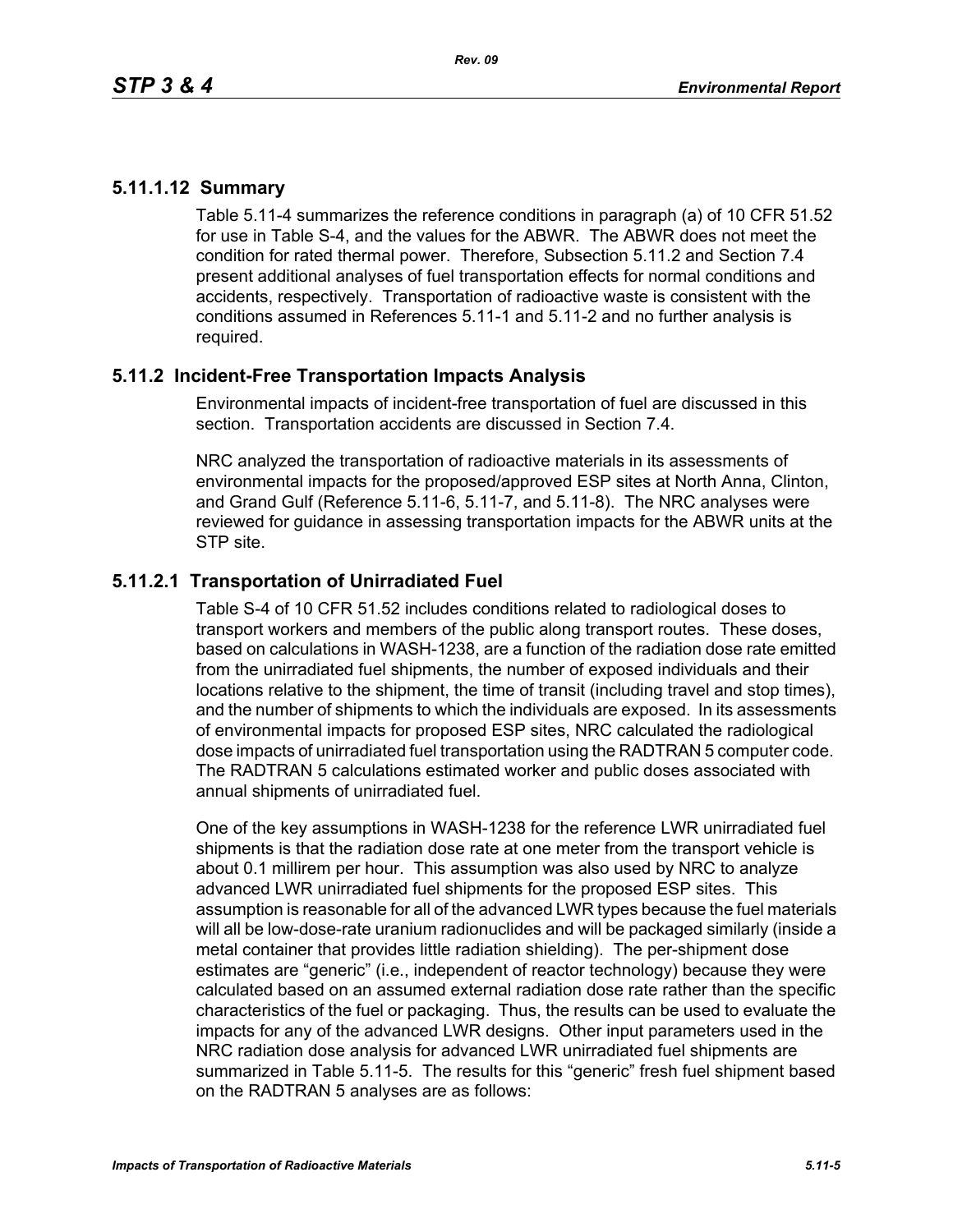| <b>Population Component</b>                                              | <b>Dose</b>                          |
|--------------------------------------------------------------------------|--------------------------------------|
| Transport workers                                                        | 0.00171 person-rem/shipment          |
| General public (Onlookers – persons at stops<br>and sharing the highway) | 0.00665 person-rem/shipment          |
| General public (Along Route – persons living<br>near a highway)          | 1.61 x $10^{-4}$ person-rem/shipment |

From a review of the NRC analysis, it was concluded that these unit dose values could be used to estimate the impacts of transporting unirradiated fuel to an ABWR at the STP site. Based on the parameters used in the analysis, these per-shipment doses are expected to conservatively estimate the impacts for fuel shipments to a site in the STP region of interest. For example, the average shipping distance of 2000 miles used in the NRC analyses is likely to exceed the shipping distance for fuel deliveries to the STP site. The fuel shipments are expected to originate at a fabrication facility located in Columbia, South Carolina and travel less than 1200 miles to the STP site.

The unit dose values were combined with the average annual shipments of unirradiated fuel to calculate annual doses to the public and workers that can be compared to Table S-4 conditions. The numbers of unirradiated fuel shipments were normalized to the reference reactor analyzed in WASH-1238. The numbers of shipments per year were obtained from Table 5.11-2. The results are presented in Table 5.11-6. As shown, the calculated radiation doses for transporting unirradiated fuel to the STP site are a small fraction of the Table S-4 conditions that apply to all radioactive materials transportation.

Although radiation may cause cancers at high doses and high dose rates, currently there are no data that unequivocally establish the occurrence of cancer following exposures to low doses, below about 10 rem. However, radiation protection experts conservatively assume that any amount of radiation may pose some risk of causing cancer or a severe hereditary effect and that the risk is higher for higher radiation exposures. Therefore, a linear, no-threshold dose response relationship is used to describe the relationship between radiation dose and detriments such as cancer induction. Simply stated, any increase in dose, no matter how small, results in an incremental increase in health risk. This theory is accepted by the NRC as a conservative model for estimating health risks from radiation exposure, recognizing that the model may overestimate those risks. A recent review by the National Academy of Sciences Committee to Assess Health Risks from Exposure to Low Levels of Ionizing Radiation supports the linear no-threshold model (Reference 5.11-9).

Based on this model, the risk to the public from radiation exposure is estimated using the nominal probability coefficient for total detriment (730 fatal cancers, nonfatal cancers, and severe hereditary effects per million person-rem) from International Commission on Radiation Protection Publication 60 (Reference 5.11-10). All the public collective doses presented in Table 5.11-6 are less than 0.1 person-rem per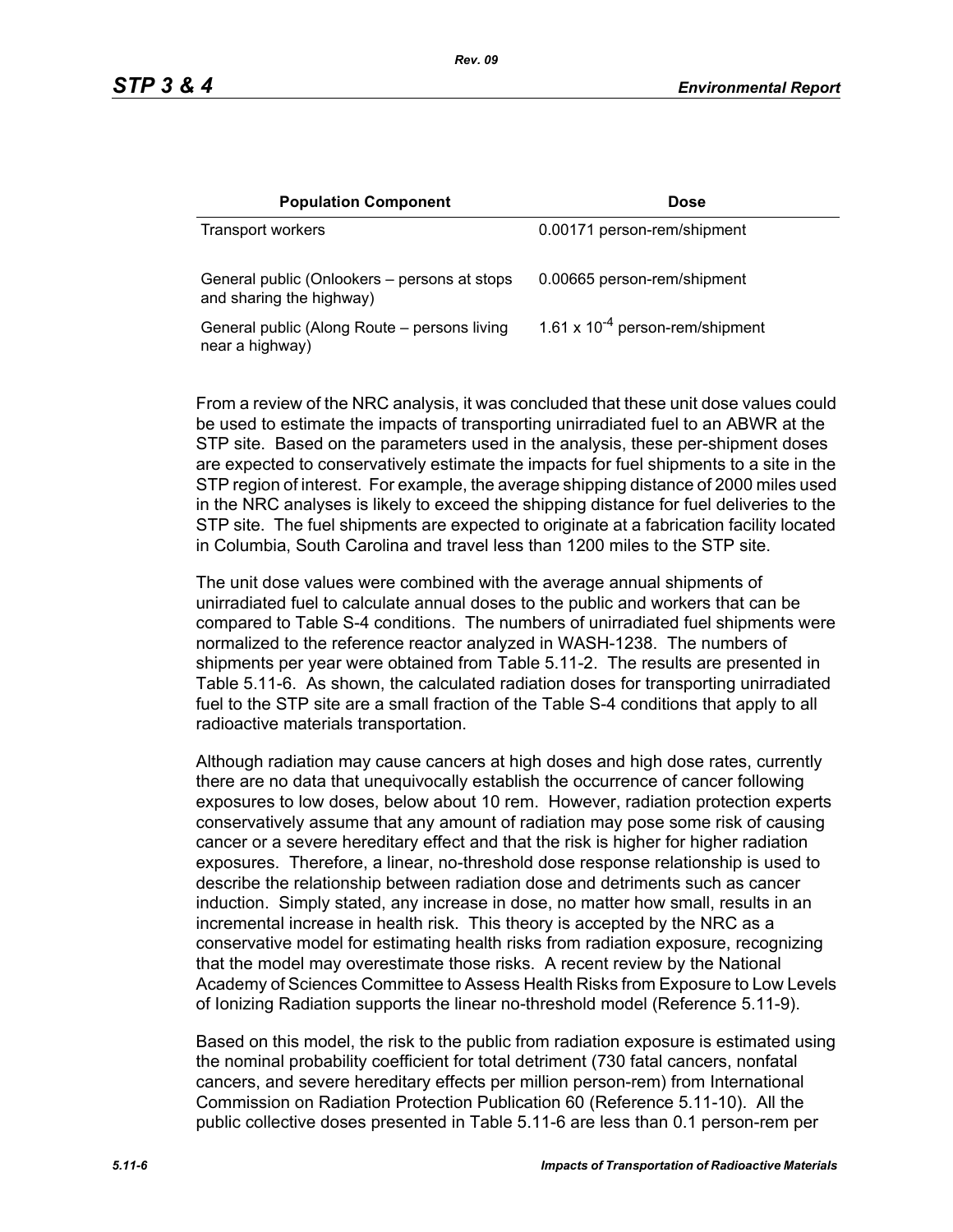year. Therefore, the total detriment estimates associated with these doses will all be less than  $1 \times 10-4$  fatal cancers, nonfatal cancers, and severe hereditary effects per year. These risks are very small compared to the fatal cancers, nonfatal cancers, and severe hereditary effects that the same population will incur annually from exposure to natural sources of radiation.

### **5.11.2.2 Transportation of Spent Fuel**

This section provides the environmental impacts of transporting spent fuel from the STP site to a spent fuel disposal facility, using Yucca Mountain, Nevada as a possible location for a geologic repository. The impacts of the transportation of spent fuel to a potential repository in Nevada provides a reasonable bounding estimate of the transportation impacts to a monitored retrievable storage facility because of the distances involved and the representative exposure of members of the public in urban, suburban, and rural areas (Reference 5.11-6, 5.11-7, and 5.11-8).

Incident-free transportation refers to transportation activities in which the shipments reach their destination without releasing any of their radioactive cargo to the environment. Impacts from these shipments will be from the low levels of radiation that penetrate the heavily shielded spent fuel shipping cask. Radiation doses will occur to (1) persons residing along the transportation corridors between the STP site and the proposed repository, (2) persons in vehicles passing a spent-fuel shipment, (3) persons at vehicle stops for refueling, rest, and vehicle inspections, and (4) transportation crew workers.

This analysis is based on shipment of spent fuel by legal-weight trucks in casks with characteristics similar to casks currently available (i.e., massive, heavily shielded, cylindrical metal pressure vessels). Each shipment is assumed to consist of a single shipping cask loaded on a modified trailer. These assumptions are consistent with assumptions made in evaluating the environmental impacts of spent fuel transportation in Addendum 1 to NUREG-1437 (Reference 5.11-5). As discussed in NUREG-1437, these assumptions are conservative because the alternative assumptions involve rail transportation or heavy-haul trucks, which will reduce the overall number of spent fuel shipments.

The environmental impacts of spent fuel transportation were estimated using the RADTRAN 5 computer code (Reference 5.11-11). This analysis assumed the spent fuel will be transported by legal weight trucks to the potential Yucca Mountain repository over designated highway route-controlled quantity (HRCQ) routes. The route used for this analysis of the STP site is similar to the STP-Yucca Mountain legal weight truck route evaluated in the Yucca Mountain EIS (Reference 5.11-12). The STP-Yucca Mountain route analyzed in the Yucca Mountain EIS traveled a total of 1,871 miles (3,010 km) (Reference 5.11-12, Table J-10). STP evaluated a route that was consistent with HRCQ requirements but which traveled a total of 1,838 miles (2,957 km).

Although shipping casks have not been designed for the advanced LWR fuels, the advanced LWR fuel designs will most likely not be significantly different from existing LWR designs. Current shipping cask designs were used for analysis.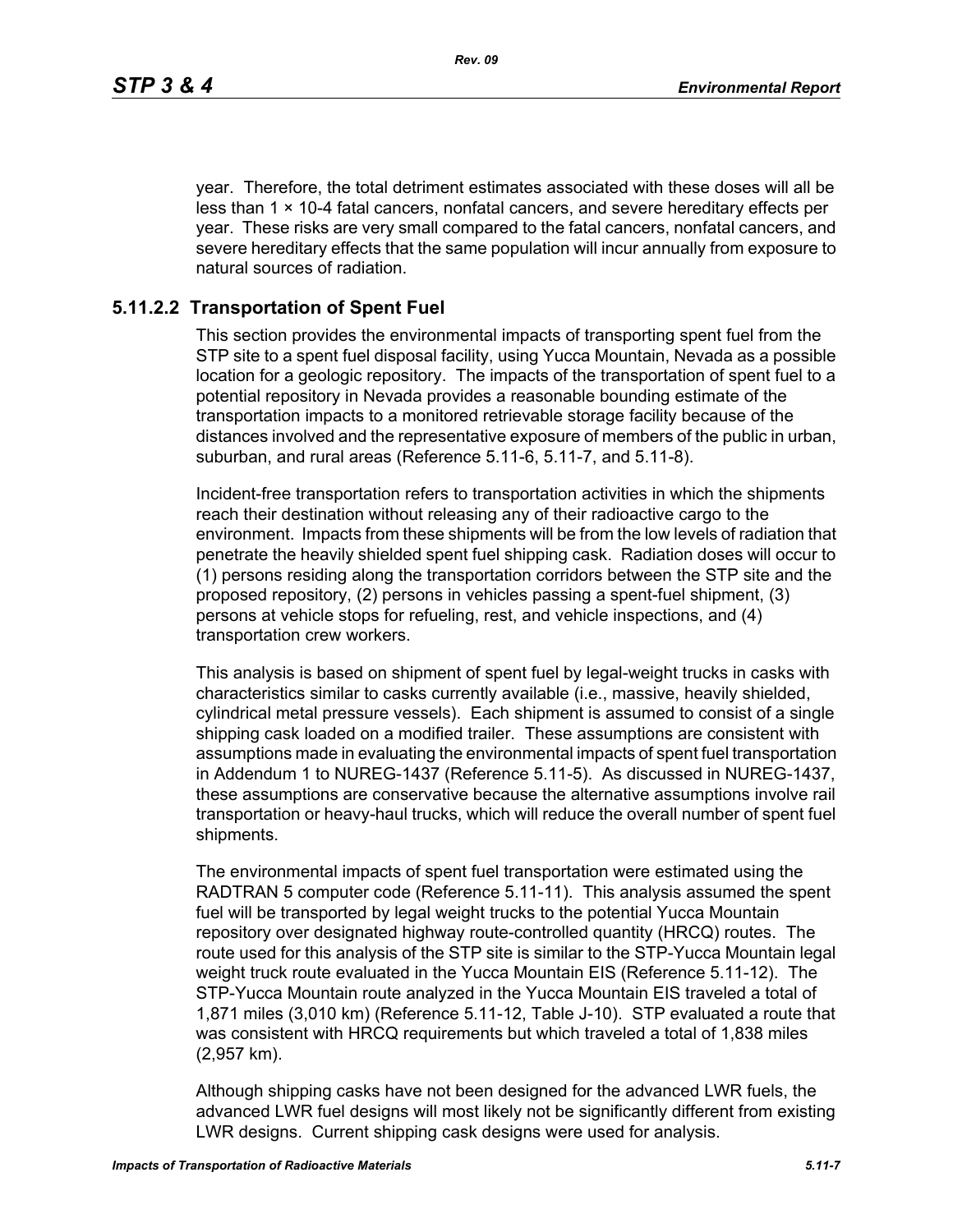Radiation doses are a function of many parameters, including vehicle speed, traffic count, dose rate at one meter from the vehicle, packaging dimensions, number in the truck crew, stop time, and population density at stops. The values of the key variables used in this analysis are presented in Table 5.11-7. Most of the variables are extracted from the literature and are considered to be standard values used in many RADTRAN applications, including environmental impact statements and regulatory analyses.

The transportation route selected for a shipment determines the total potentially exposed population and the expected frequency of transportation-related accidents. For truck transportation, the route characteristics most important to the risk assessment include the total shipping distance between each origin-destination pair of sites and the population density along the route.

Representative shipment routes for the proposed STP site and alternative sites were identified using the TRAGIS (Version 1.5.4) routing model (Reference 5.11-13). The highway data network in TRAGIS is a computerized road atlas that includes a complete description of the interstate highway system and of all U.S. highways. The TRAGIS database version used was Highway Data Network 4.0. The population densities along a route are derived from 2000 census data from the U.S. Bureau of the Census. This transportation route information is summarized in Table 5.11-8.

Based on the transportation route information shown in Table 5.11-8, the impacts of spent fuel shipments originating at the STP site are expected to be similar to the impacts for the alternative sites (Limestone, Malakoff, Parish). The impacts of transportation of spent fuel from a greenfield site (assumed to be Allen's Creek) located in the STP region of interest will also be similar to the transportation impacts for the STP site.

| <b>Population Dose (person-rem per shipment)</b> |                          |                                      |                                        |  |  |
|--------------------------------------------------|--------------------------|--------------------------------------|----------------------------------------|--|--|
| <b>Site</b>                                      | <b>Transport workers</b> | <b>General public</b><br>(Onlookers) | <b>General Public</b><br>(Along Route) |  |  |
| <b>STP</b>                                       | 0.0388                   | 0.269                                | $5.45 \times 10^{-3}$                  |  |  |
| Allens Creek                                     | 0.0378                   | 0.237                                | $5.36 \times 10^{-3}$                  |  |  |
| Limestone                                        | 0.0376                   | 0.236                                | $4.50 \times 10^{-3}$                  |  |  |
| Malakoff                                         | 0.0370                   | 0.236                                | $4.43 \times 10^{-3}$                  |  |  |
| Parish                                           | 0.0385                   | 0.237                                | $5.74 \times 10^{-3}$                  |  |  |

The radiation dose estimates to the transport workers and the public for spent fuel shipments from the STP site and alternative sites are as follows:

These per-shipment dose estimates are independent of reactor technology because they were calculated based on an assumed external radiation dose rate emitted from the cask, which was fixed at the regulatory maximum of 10 millirem per hour at two meters. For the purpose of this analysis, the transportation crew consists of two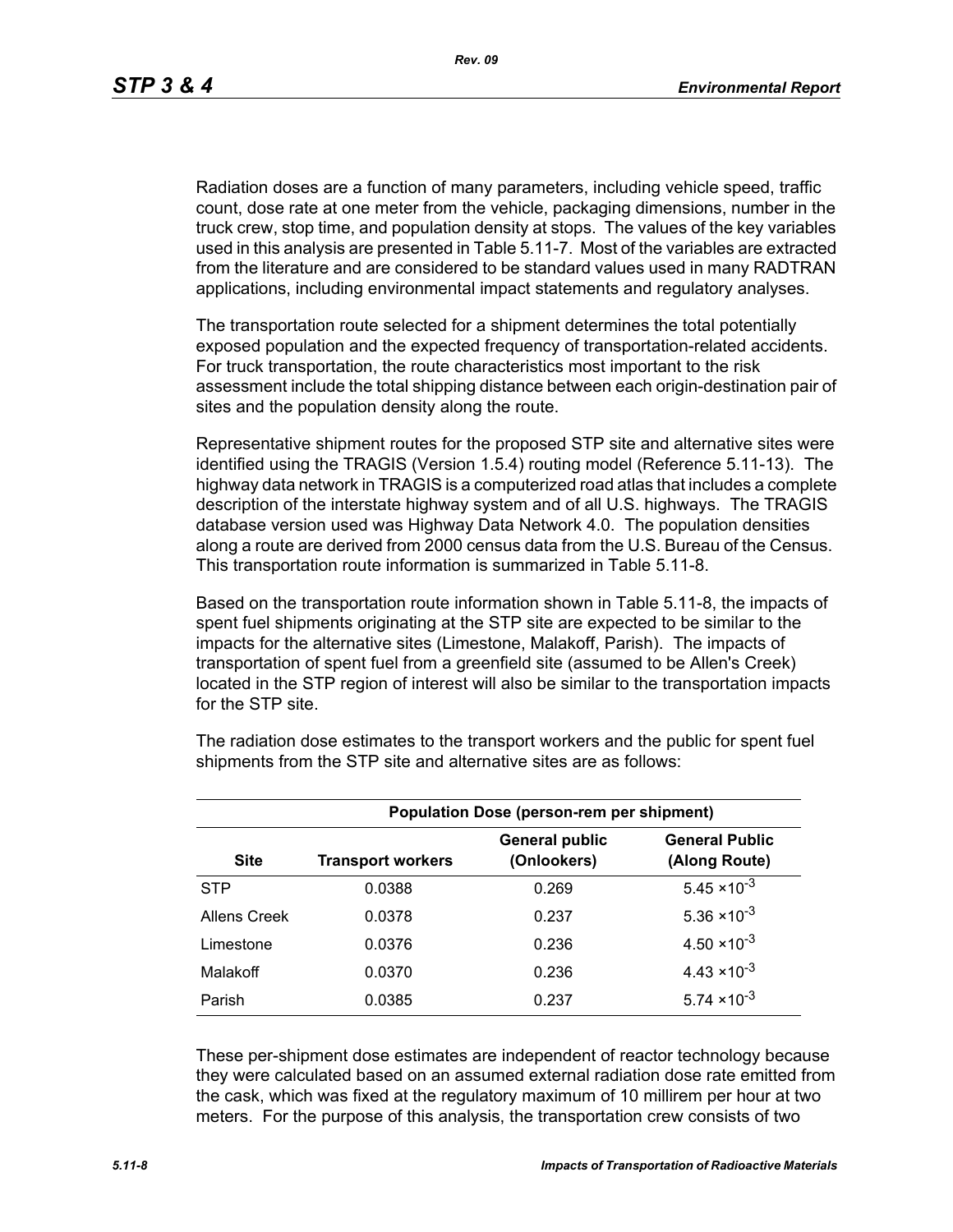drivers. Stop times were assumed to accrue at the rate of 30 minutes per 4-hour driving time. TRAGIS output was used to determine the number of stops.

The numbers of spent fuel shipments for the transportation impacts analysis were derived as described in Subsection 5.11.1. The normalized annual shipments values and corresponding population dose estimates per reactor-year are presented in Table 5.11-9. The population doses were calculated by multiplying the number of spent fuel shipments per year by the per-shipment doses. For comparison to Table S-4, the population doses were normalized to the reference LWR analyzed in WASH-1238.

As shown in Table 5.11-9, population doses to the onlookers for both the ABWR and the reference LWR exceed Table S-4 values, but the population doses to onlookers for the ABWR are less than those for the reference LWR. Two key reasons for these higher population doses relative to Table S-4 are the number of spent fuel shipments and the shipping distances assumed for these analyses relative to the assumptions used in WASH-1238.

- **Shipping distance The analyses in WASH-1238 used a "typical" distance for a** spent fuel shipment of 1000 miles. The shipping distance used in this assessment is about 1838 miles.
- Cask capacity The numbers of spent fuel shipments are based on shipping casks designed to transport shorter-cooled fuel (i.e., 150 days out of the reactor). This analysis assumed that the shipping cask capacities are 0.5 MTU per legalweight truck shipment. Newer cask designs are based on longer-cooled spent fuel (i.e., five years out of reactor) and have larger capacities. For example, spent fuel shipping cask capacities used in the Yucca Mountain EIS (Reference 5.11-12, Table J-2) were approximately 1.8 MTU per legal-weight truck shipment. Use of the newer shipping cask designs will reduce the number of spent fuel shipments and decrease the associated environmental impacts (since the dose rates used in the impacts analysis are fixed at the regulatory limit rather than based on the cask design and contents).

Other conservative assumptions in the spent fuel transportation impacts calculation include:

 Use of the regulatory maximum dose rate (10 millirem per hour at 2 meters) in the RADTRAN 5 calculations — The shipping casks assumed in the Yucca Mountain EIS (Reference 5.11-12) transportation analyses were designed for spent fuel that has cooled for five years. In reality, most spent fuel will have cooled for much longer than five years before it is shipped to a possible geologic repository. NRC developed a probabilistic distribution of dose rates based on fuel cooling times that indicates that approximately three-fourths of the spent fuel to be transported to a possible geologic repository will have dose rates less than half of the regulatory limit (Reference 5.11-14). Consequently, the estimated population doses in Table 5.11-9 could be divided in half if more realistic dose rate projections are used for spent fuel shipments from the STP site.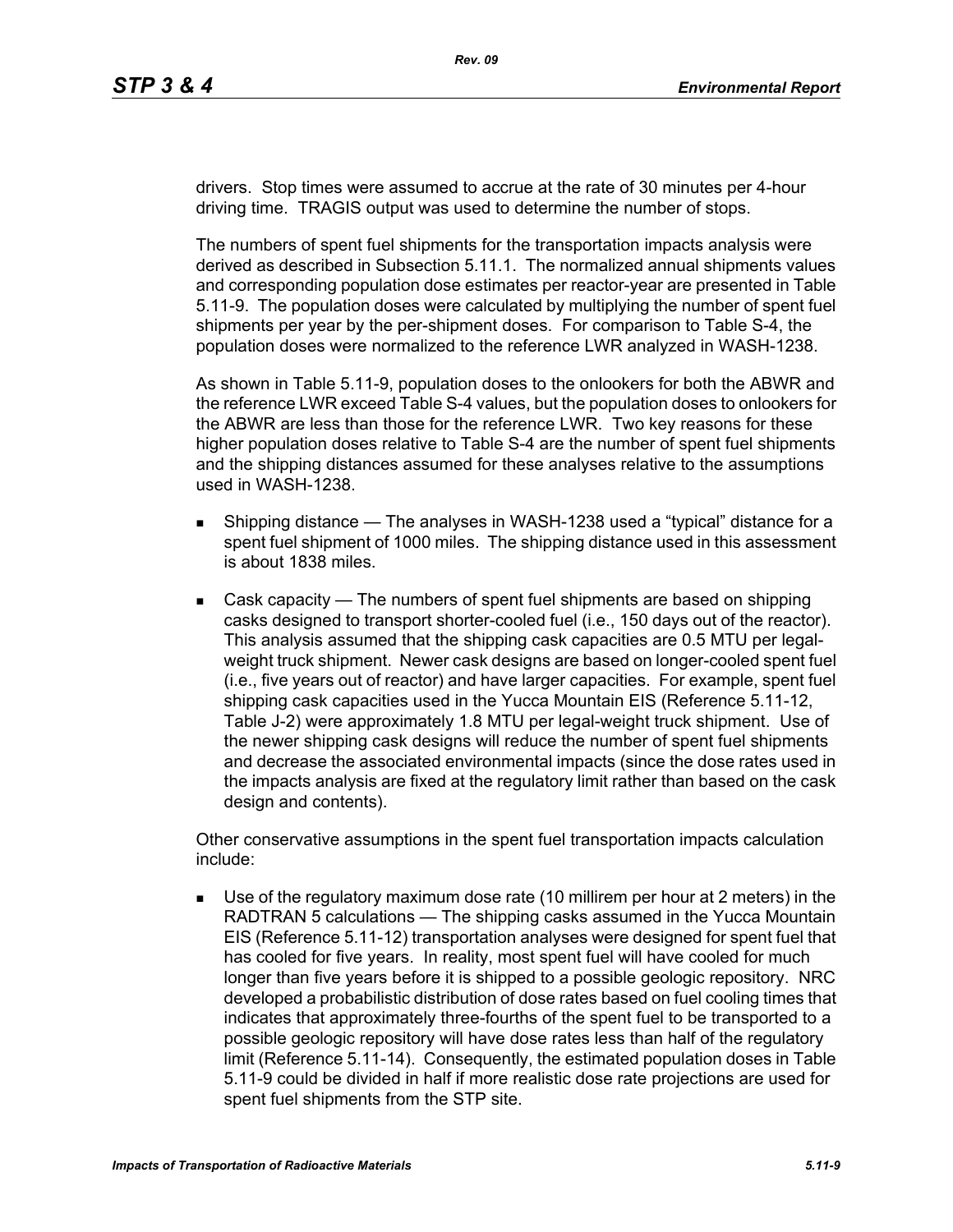*Rev. 09*

 Use of 30 minutes as the average time at a truck stop in the calculations — Many stops made for actual spent fuel shipments are short duration stops (i.e., 10 minutes) for brief visual inspections of the cargo (checking the cask tie-downs). These stops typically occur in minimally populated areas, such as an overpass or freeway ramp in an unpopulated area. Based on data for actual truck stops, NRC concluded that the assumption of a 30-minute stop for every 4 hours of driving time used to evaluate potential ESP sites will overestimate public doses at stops by at least a factor of two (Reference 5.11-6, 5.11-7, and 5.11-8). Consequently, the doses to onlookers given in Table 5.11-9 could be reduced by a factor of two to reflect more realistic truck shipping conditions.

## **5.11.2.3 Maximally Exposed Individuals Under Normal Transport Conditions**

STPNOC also considered incident-free radiation doses to maximally exposed individuals (MEIs) for fuel and waste shipments to and from the STP site. An MEI is a person who may receive the highest radiation dose from a shipment to and/or from the STP site. The radiological doses to the workers who would load casks, drive trucks, and inspect vehicles in transit would be higher than doses to individuals in the general public. Radiological protection programs would manage and limit doses to workers whose jobs would cause them to receive the greatest exposures.

Truck crew members would receive the highest radiation doses because of their proximity to the loaded shipping container for an extended period of time. It was assumed that crew member doses would be limited to two rem per year, which is the DOE administrative control level (Reference 5.11-15). DOE will take title to the spent fuel at the reactor site. Consequently, the DOE administrative control level is expected to apply to spent fuel shipments from the STP site to a disposal facility. Spent fuel represents the majority of the radioactive materials shipments to and from reactor sites, and comprises those shipments with the highest radiation dose rates as specified in 10 CFR 961. Crew doses from unirradiated fuel and radioactive waste shipments will be lower than the spent fuel shipments. STPNOC also assumed a maximally exposed individual worker on the truck crew could receive a dose as high as two rem per year for each of the 40 years of reactor operation, for a total of 80 rem for one ABWR over the 40-year license term.

The dose received by members of the public would be less than that described for the truck crew due to decreases in the exposure times, dose rates, and number of times an individual may be exposed to an offsite shipment. For example:

**Inspectors** — Radioactive shipments are inspected by federal or state vehicle inspectors at state ports of entry. DOE (Reference 5.11-12) assumed that inspectors would be exposed for one hour at a distance of one meter from the shipping containers. The dose rate at one meter is about 14 millirem per hour, assuming the dose rate from the shipping containers is 10 millirem per hour at 2 meters from the side of the transport vehicle. (This is the maximum dose rate allowed by U.S. DOT regulations.) Therefore, the dose per shipment is about 14 millirem. Based on this conservative value, the maximum annual dose to vehicle inspectors would be approximately 1900 millirem per year, assuming the same person inspects all shipments of fuel and waste to and from the reactor site in a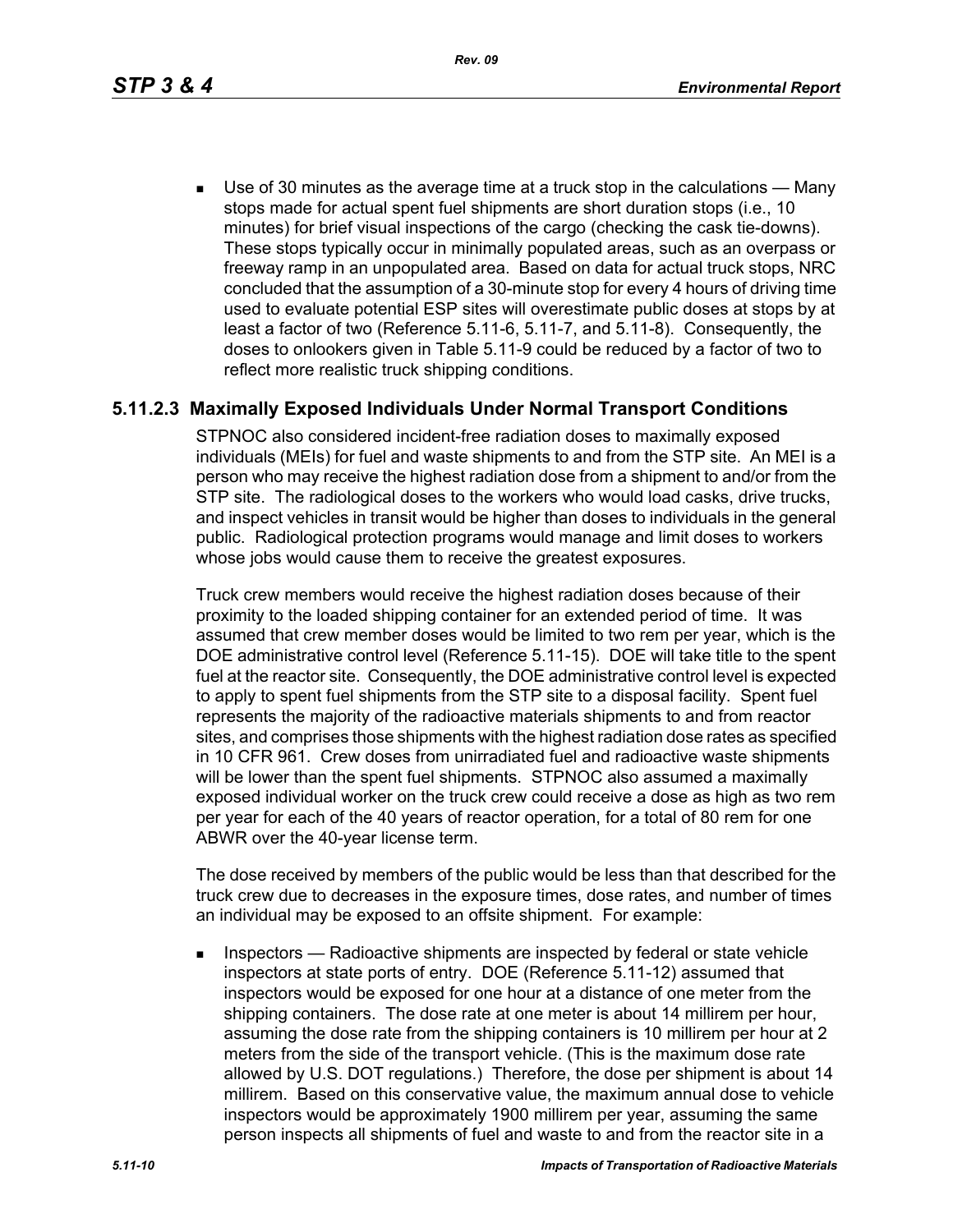year. This is less than the two rem per year DOE administrative control level on individual doses.

- Resident  $A$  resident living along the transportation route could be exposed to each shipment that passes their residence. Given the distance separating the residence from the radioactive material transport vehicle on the roadway and the short duration of each exposure, the potential radiation doses to maximally exposed residents would be much less than those of the truck crew or inspectors.
- Individual stuck in traffic Potential traffic interruptions could lead to a person being exposed to a loaded radioactive material shipment for some period of time. Because this exposure scenario would occur only one time to any individual and their exposure is relatively short (on the order of an hour), the dose to these members of the public sharing the route would be much less than those of the truck crew or inspectors.
- **Person at a truck service station An employee at a service station could be** exposed when truck shipments to and from the reactor stop. DOE (Reference 5.11-12) assumed this person could be exposed for 49 minutes at a distance of 52 feet (15.9 meters) from the loaded shipping container. This results in a dose of about 0.07 millirem per shipment for an annual dose of approximately 10 millirem, assuming that a single individual services all unirradiated fuel, spent fuel, and radioactive waste shipments to and from the site in a year. This dose is much less than those of the truck crew or inspectors.

#### **5.11.2.4 Conclusion**

STPNOC has evaluated incident-free transportation of unirradiated and spent fuel to and from the STP site, including potential impacts to MEIs. The impacts of accidentfree transportation will be SMALL and do not warrant additional mitigation.

#### **5.11.2.5 References**

- 5.11-1 "Environmental Survey of Transportation of Radioactive Materials to and from Nuclear Power Plants, WASH-1238," AEC (U.S. Atomic Energy Commission), December 1972.
- 5.11-2 "Environmental Survey of Transportation of Radioactive Materials to and from Nuclear Power Plants," NUREG-75/038, Supplement 1, April 1975.
- 5.11-3 "ABWR Design Control Document, Revision 4," GE (GE Nuclear Energy) March 1997.
- 5.11-4 "Environmental Effects of Extending Fuel Burnup Above 60 GWd/MTU, NUREG/CR-6703," January 2001.
- 5.11-5 "Generic Environmental Impact Statement for License Renewal of Nuclear Plants, Section 6.3, "Transportation" and Table 9-1, "Summary of findings on NEPA issues for license renewal of nuclear power plants," NUREG-1437, Volume 1, Addendum 1," August 1999.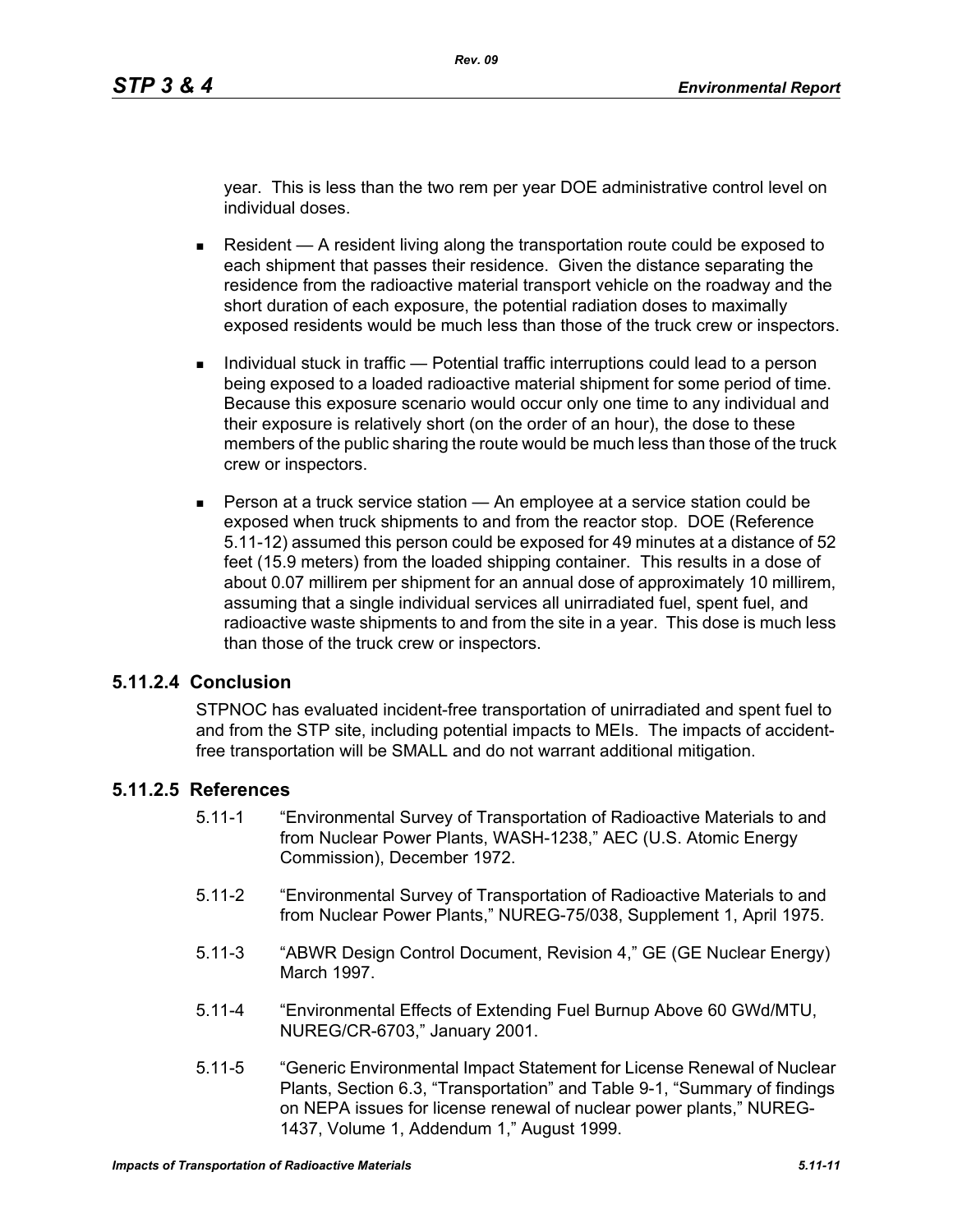- 5.11-6 "Environmental Impact Statement for an Early Site Permit (ESP) at the North Anna ESP Site, NUREG-1811," December 2006.
- 5.11-7 "Environmental Impact Statement for an Early Site Permit (ESP) at the Exelon ESP Site," NUREG-1815, July 2006.
- 5.11-8 "Environmental Impact Statement for an Early Site Permit (ESP) at the Grand Gulf ESP Site, NUREG-1817," April 2006.
- 5.11-9 "Health Risks from Exposure to Low Levels of Ionizing Radiation: BEIR VII – Phase 2," NAS (National Academy of Sciences), Committee to Assess Health Risks From Exposure to Low Levels of Ionizing Radiation, Board on Radiation Effects Research, Division of Earth and Life Studies, National Research Council, National Academy Press, 2005. Available at http://www.nap.edu/ books/030909156X/html.
- 5.11-10 "Recommendations of the International Commission on Radiological Protection, ICRP Publication 60," ICRP (International Commission on Radiological Protection), 1991.
- 5.11-11 "RADTRAN 5 User Guide. SAND2003-2354," Neuhauser, K. S., F. L. Kanipe, and R. F. Weiner, Sandia National Laboratories, 2003. Available at http://infoserve.sandia.gov/sand\_doc/2003/032354.pdf.
- 5.11-12 "Final Environmental Impact Statement for a Geologic Repository for the Disposal of Spent Nuclear Fuel and High-Level Radioactive Waste at Yucca Mountain, Nye County, Nevada, DOE/EIS-0250," DOE (U.S. Department of Energy), Office of Civilian Radioactive Waste Management, February 2002.
- 5.11-13 "Transportation Routing Analysis Geographic Information System (WebTRAGIS) User's Manual, ORNL/TM-2000/86," Johnson, P. E. and R. D. Michelhaugh, Oak Ridge National Laboratory, 2000. Available at http://www.ornl.gov/ ~webworks/cpr/v823/rpt/106749.pdf.
- 5.11-14 "Reexamination of Spent Fuel Shipment Risk Estimates," NUREG/CR-6672, Volume 1, March 2000.
- 5.11-15 "DOE Standard, Radiological Control, DOE-STD-1098-99," DOE (U.S. Department of Energy) 2005, March 2005. Available at http://www.hss.energy.gov/NuclearSafety/techstds/standard/std1098/doestd-1098-99cn1a.pdf.
- 5.11-16 "A Resource Handbook on DOE Transportation Risk Assessment, DOE/EM/NTP/HB-01," DOE (U.S. Department of Energy), Office of Environmental Management, National Transportation Program, 2002.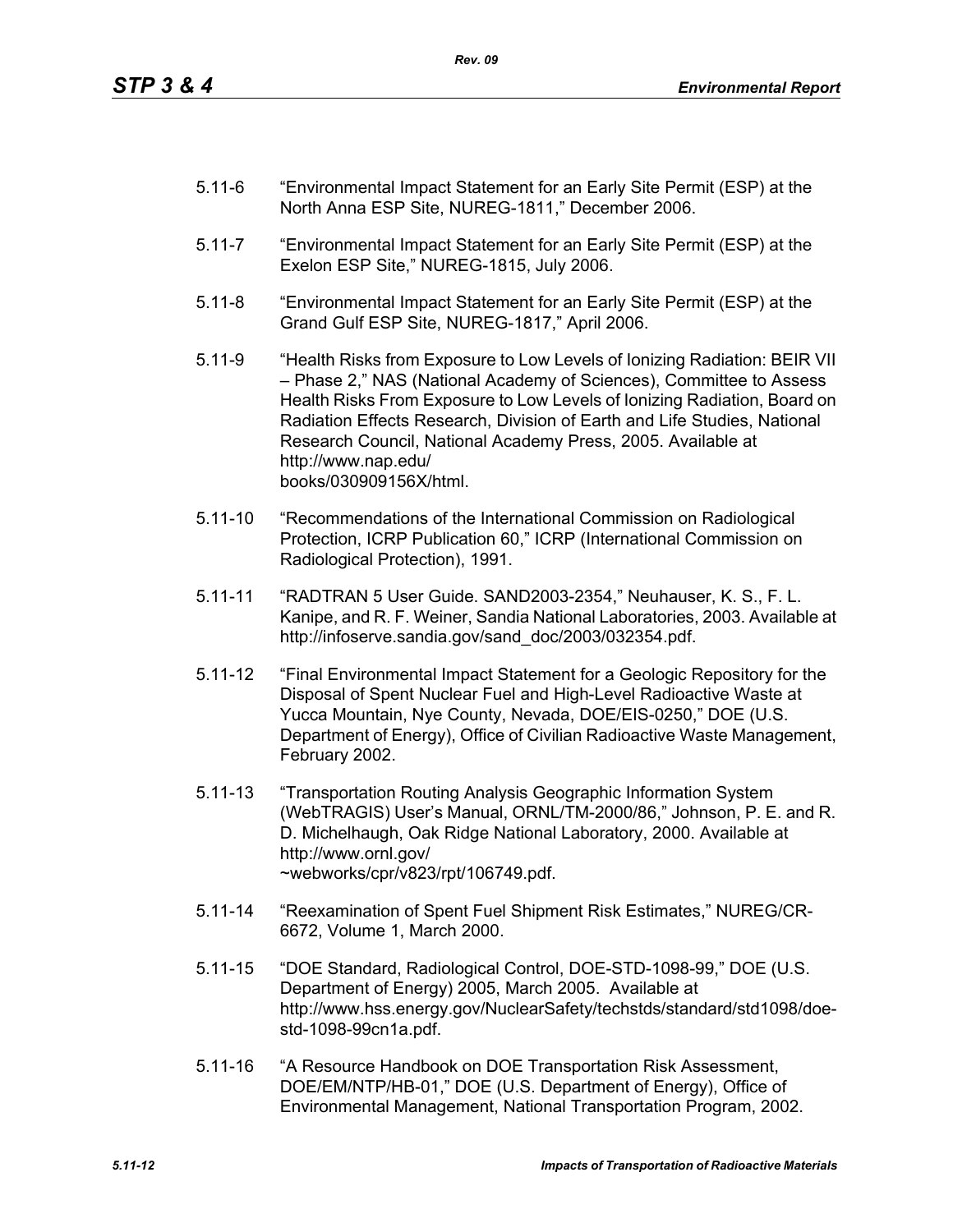### **Table 5.11-1 Summary of Environmental Impacts of Transportation of Fuel and Waste to and from One LWR, Taken from 10 CFR 51.52 Table S-4 [1]**

|                                                    | <b>Normal Conditions of Transport</b>                |                                                                                                                  |                                                                                  |                                                                                  |  |
|----------------------------------------------------|------------------------------------------------------|------------------------------------------------------------------------------------------------------------------|----------------------------------------------------------------------------------|----------------------------------------------------------------------------------|--|
|                                                    |                                                      |                                                                                                                  | <b>Environmental Impact</b>                                                      |                                                                                  |  |
| Heat (per irradiated fuel cask in transit)         |                                                      |                                                                                                                  | 250,000 Btu/hr.                                                                  |                                                                                  |  |
| Weight (governed by Federal or State restrictions) |                                                      | 73,000 lbs. per truck; 100 tons per cask per<br>railcar.                                                         |                                                                                  |                                                                                  |  |
| Traffic density:                                   |                                                      |                                                                                                                  |                                                                                  |                                                                                  |  |
| Truck                                              |                                                      |                                                                                                                  | Less than 1 per day                                                              |                                                                                  |  |
| Rail                                               |                                                      |                                                                                                                  | Less than 3 per month                                                            |                                                                                  |  |
|                                                    |                                                      |                                                                                                                  |                                                                                  |                                                                                  |  |
| <b>Exposed Population</b>                          | <b>Estimated Number of</b><br><b>Persons Exposed</b> |                                                                                                                  | <b>Range of Doses to</b><br><b>Exposed Individuals [2]</b><br>(per reactor year) | <b>Cumulative Dose to</b><br><b>Exposed Population</b><br>(per reactor year) [3] |  |
| <b>Transportation workers</b>                      |                                                      | 200                                                                                                              | 0.01 to 300 millirem                                                             | 4 man-rem                                                                        |  |
| General public:                                    |                                                      |                                                                                                                  |                                                                                  |                                                                                  |  |
| Onlookers                                          |                                                      | 1,100                                                                                                            | $0.003$ to 1.3 millirem                                                          | 3 man-rem                                                                        |  |
| Along Route                                        |                                                      | 600,000                                                                                                          | 0.0001 to 0.06 millirem                                                          |                                                                                  |  |
|                                                    |                                                      |                                                                                                                  |                                                                                  |                                                                                  |  |
|                                                    |                                                      |                                                                                                                  | <b>Accidents in Transport</b>                                                    |                                                                                  |  |
| <b>Types of Effects</b>                            |                                                      |                                                                                                                  | <b>Environmental Risk</b>                                                        |                                                                                  |  |
| Radiological effects                               |                                                      | Small [4]                                                                                                        |                                                                                  |                                                                                  |  |
| Common (nonradiological) causes<br>year.           |                                                      | 1 fatal injury in 100 reactor years; 1 nonfatal injury in<br>10 reactor years; \$475 property damage per reactor |                                                                                  |                                                                                  |  |

- [1] Data supporting this table are given in the Commission's "Environmental Survey of Transportation of Radioactive Materials to and from Nuclear Power Plants," WASH-1238, December 1972, and Supp. 1 NUREG-75/038, April 1975.
- [2] The Federal Radiation Council has recommended that the radiation doses from all sources of radiation other than natural background and medical exposures should be limited to 5000 millirem per year for individuals as a result of occupational exposure and should be limited to 500 millirem per year for individuals in the general population. The dose to individuals due to average natural background radiation is about 130 millirem per year.
- [3] Man-rem is an expression for the summation of whole body doses to individuals in a group. Thus, if each member of a population group of 1000 people were to receive a dose of 0.001 rem (1 millirem), or if 2 people were to receive a dose of 0.5 rem (500 millirem) each, the total man-rem dose in each case will be 1 man-rem.
- [4] Although the environmental risk of radiological effects stemming from transportation accidents is currently incapable of being numerically quantified, the risk remains small regardless of whether it is being applied to a single reactor or a multi-reactor site.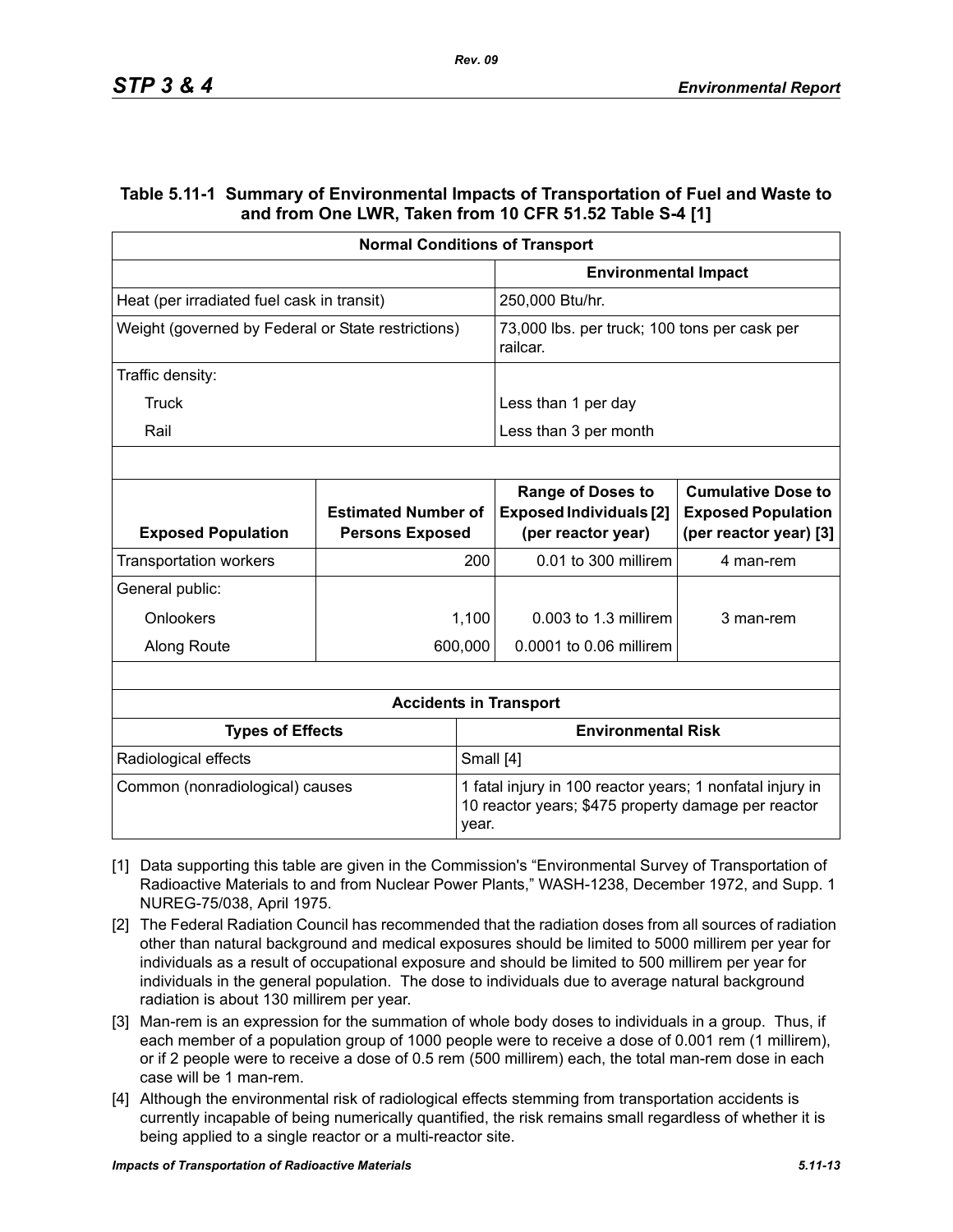|                     | <b>Number of Shipments per Unit</b> |                         |           | Unit                                    |                           |                                                    |                                                     |
|---------------------|-------------------------------------|-------------------------|-----------|-----------------------------------------|---------------------------|----------------------------------------------------|-----------------------------------------------------|
| <b>Reactor Type</b> | <b>Initial</b><br>Core [1]          | Annual<br><b>Reload</b> | Total [2] | <b>Electric</b><br>Generation,<br>MW(e) | Capacity<br><b>Factor</b> | <b>Normalized</b><br><b>Shipments</b><br>Total [3] | <b>Normalized</b><br><b>Shipments</b><br>Annual [3] |
| Reference LWR       | $18^5$                              | 6.0                     | 252       | 1100                                    | 0.8                       | 252                                                | 6.3                                                 |
| <b>ABWR</b>         | 32                                  | 8.7                     | 371       | 1300                                    | 0.95                      | 255                                                | 6.4                                                 |

|  | Table 5.11-2 Number of Truck Shipments of Unirradiated Fuel |
|--|-------------------------------------------------------------|
|  |                                                             |

[1] Shipments of the initial core have been rounded up to the next highest whole number.

[2] Total shipments of fresh fuel over 40-year plant lifetime (i.e., initial core load plus 39 years of average annual reload quantities).

[3] Normalized to electric output for WASH-1238 reference plant (i.e., 1100 MW[e] plant at 80 percent or an electrical output of 880 MW[e]).

[4] Annual average for 40-year plant lifetime

[5] The initial core load for the reference BWR in WASH-1238 was 150 MTU, that resulted in 18 truck shipments of fresh fuel per reactor.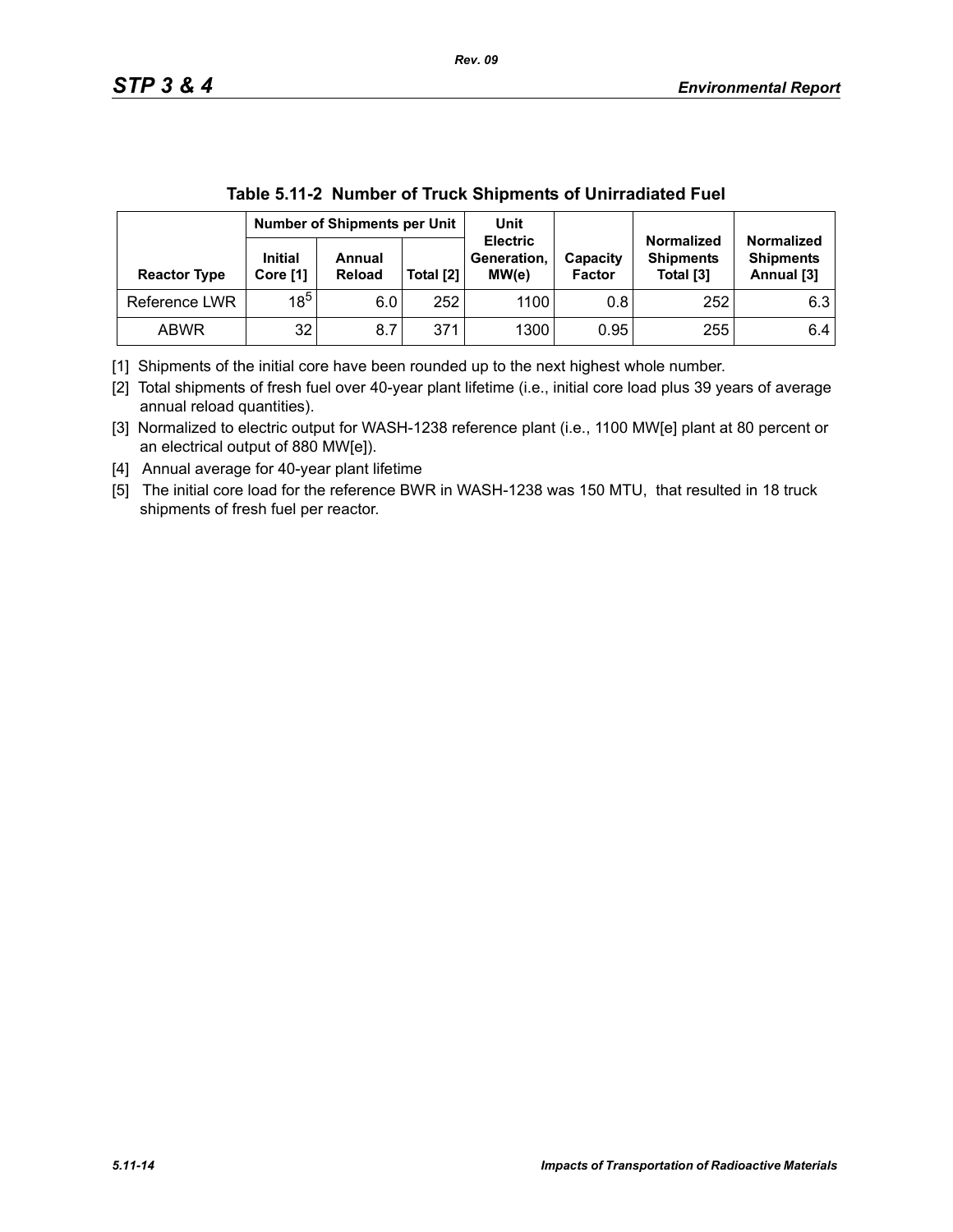| <b>Reactor Type</b> | <b>Waste</b><br>Generation,<br>ft <sup>3</sup> /yr (m <sup>3</sup> /yr),<br>per unit | <b>Electrical</b><br>Output,<br>MW(e), per<br>unit | Capacity<br><b>Factor</b> | <b>Normalized</b><br>Waste<br>Generation<br>Rate, $ft^3/$<br><b>Reactor-Year</b><br>$(m3/Reactor-$<br><b>Year)</b> [1] | <b>Normalized</b><br>Shipments/<br>Reactor-Year [2] |
|---------------------|--------------------------------------------------------------------------------------|----------------------------------------------------|---------------------------|------------------------------------------------------------------------------------------------------------------------|-----------------------------------------------------|
| Reference LWR       | 3800 (108)                                                                           | 1100                                               | 0.80                      | 3800 (108)                                                                                                             | 46                                                  |
| <b>ABWR</b>         | 3500 (99)                                                                            | 1300                                               | 0.95                      | 2400 (68)                                                                                                              | 30                                                  |

### **Table 5.11-3 Number of Radioactive Waste Shipments**

[1] Annual waste generation rates normalized to equivalent electrical output of 880 MWe for reference LWR analyzed in WASH-1238.

[2] The number of shipments was calculated assuming the average waste shipment capacity of 82.6 ft3 per shipment (3800 ft3/yr divided by 46 shipments/yr) used in WASH-1238.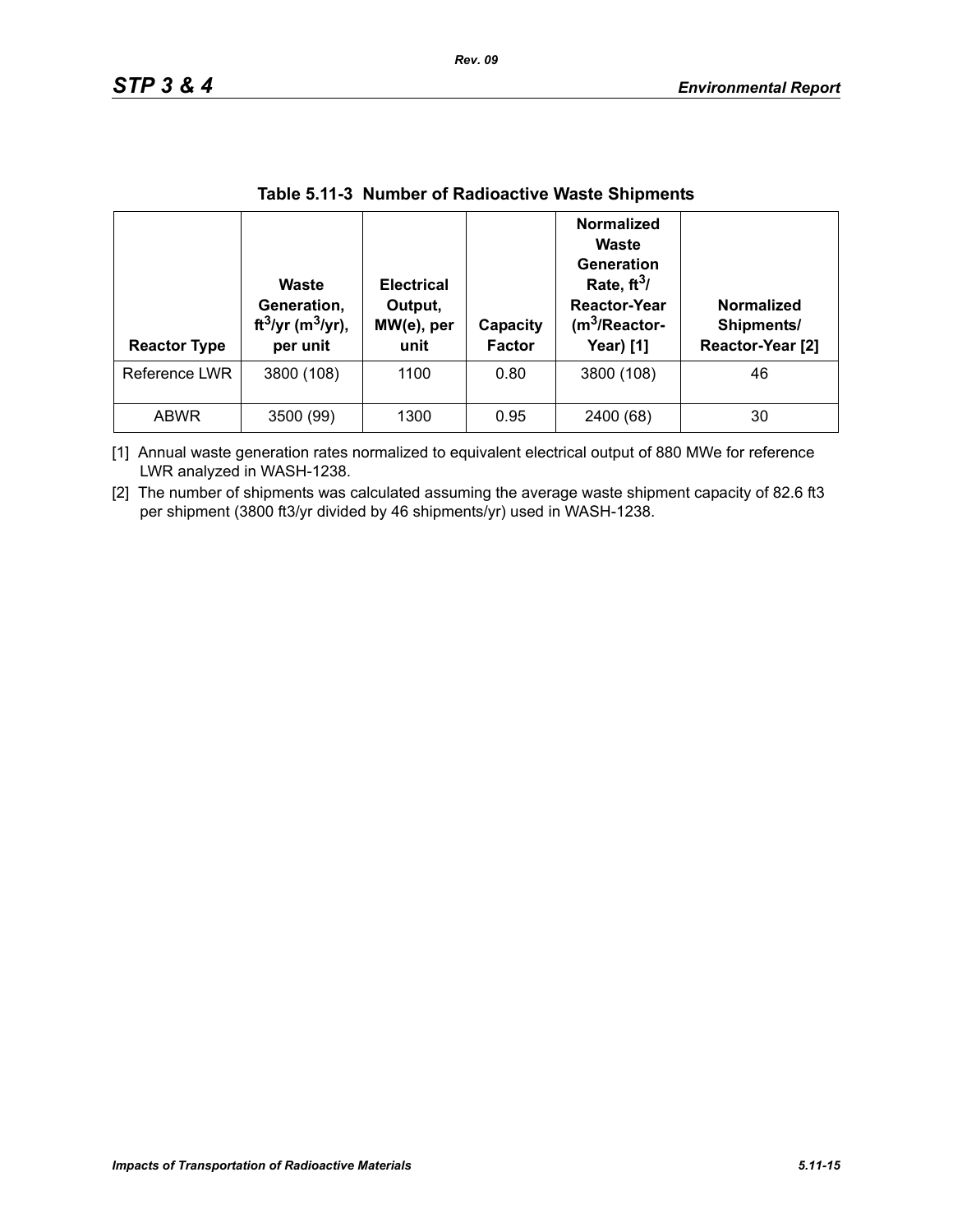| <b>Characteristic</b>                         | <b>Table S-4 Condition</b>                                                                        | <b>ABWR</b>                                       |  |  |  |  |  |
|-----------------------------------------------|---------------------------------------------------------------------------------------------------|---------------------------------------------------|--|--|--|--|--|
| Thermal Power Rating (MWt)                    | not exceeding 3800 per reactor                                                                    | 3926                                              |  |  |  |  |  |
| Fuel Form                                     | sintered UO2 pellets                                                                              | sintered UO2 pellets                              |  |  |  |  |  |
| U235 Enrichment (%)                           | Not exceeding 4                                                                                   | Initial Core Average: 2.2;<br>Reload Average: 3.2 |  |  |  |  |  |
| Fuel Rod Cladding                             | Zircaloy rods; NRC has also accepted<br>ZIRLO <sup>™</sup> per 10 CFR 50.46                       | Zircaloy-2                                        |  |  |  |  |  |
| Average burnup (MWd/MTU)                      | Not exceeding 33,000                                                                              | 32,300                                            |  |  |  |  |  |
| <b>Unirradiated Fuel</b>                      |                                                                                                   |                                                   |  |  |  |  |  |
| <b>Transport Mode</b>                         | truck                                                                                             | truck                                             |  |  |  |  |  |
| No. of shipments for initial core loading [1] | No comparison                                                                                     | 32                                                |  |  |  |  |  |
| No. of reload shipments per year [1]          | No comparison                                                                                     | 8.7                                               |  |  |  |  |  |
|                                               | <b>Irradiated Fuel</b>                                                                            |                                                   |  |  |  |  |  |
| Transport mode                                | truck, rail or barge                                                                              | truck, rail                                       |  |  |  |  |  |
| Decay time prior to shipment                  | Not less than 90 days is a condition for<br>use of Table S-4; 5 years is per<br>contract with DOE | Minimum 5 years                                   |  |  |  |  |  |
| No. of spent fuel shipments by truck [1]      | No comparison                                                                                     | 85 per year                                       |  |  |  |  |  |
| No. of spent fuel shipments by rail           | No comparison                                                                                     | not analyzed                                      |  |  |  |  |  |
|                                               | <b>Radioactive Waste</b>                                                                          |                                                   |  |  |  |  |  |
| Transport mode                                | truck or rail                                                                                     | truck                                             |  |  |  |  |  |
| Waste form                                    | solid                                                                                             | solid                                             |  |  |  |  |  |
| Packaged                                      | yes                                                                                               | yes                                               |  |  |  |  |  |
| No. of waste shipments by truck <sup>1</sup>  | No comparison                                                                                     | 43 per year                                       |  |  |  |  |  |
|                                               | <b>Traffic Density</b>                                                                            |                                                   |  |  |  |  |  |
| Trucks per day [2]<br>(normalized total)      | Less than 1                                                                                       | Less than 1<br>(96 per year)                      |  |  |  |  |  |
| Rail cars per month                           | Less than 3                                                                                       | not analyzed                                      |  |  |  |  |  |

#### **Table 5.11-4 ABWR Comparisons to Table S-4 Reference Conditions**

- [1] Table provides the total numbers of truck shipments of fuel and waste for the ABWR. These values are then normalized based on electric output and summed for comparison to the traffic density condition in Table S-4.
- [2] Total truck shipments per year calculated after normalization of estimated fuel and waste shipments for equivalent electrical output to the reference reactor analyzed in WASH-1238.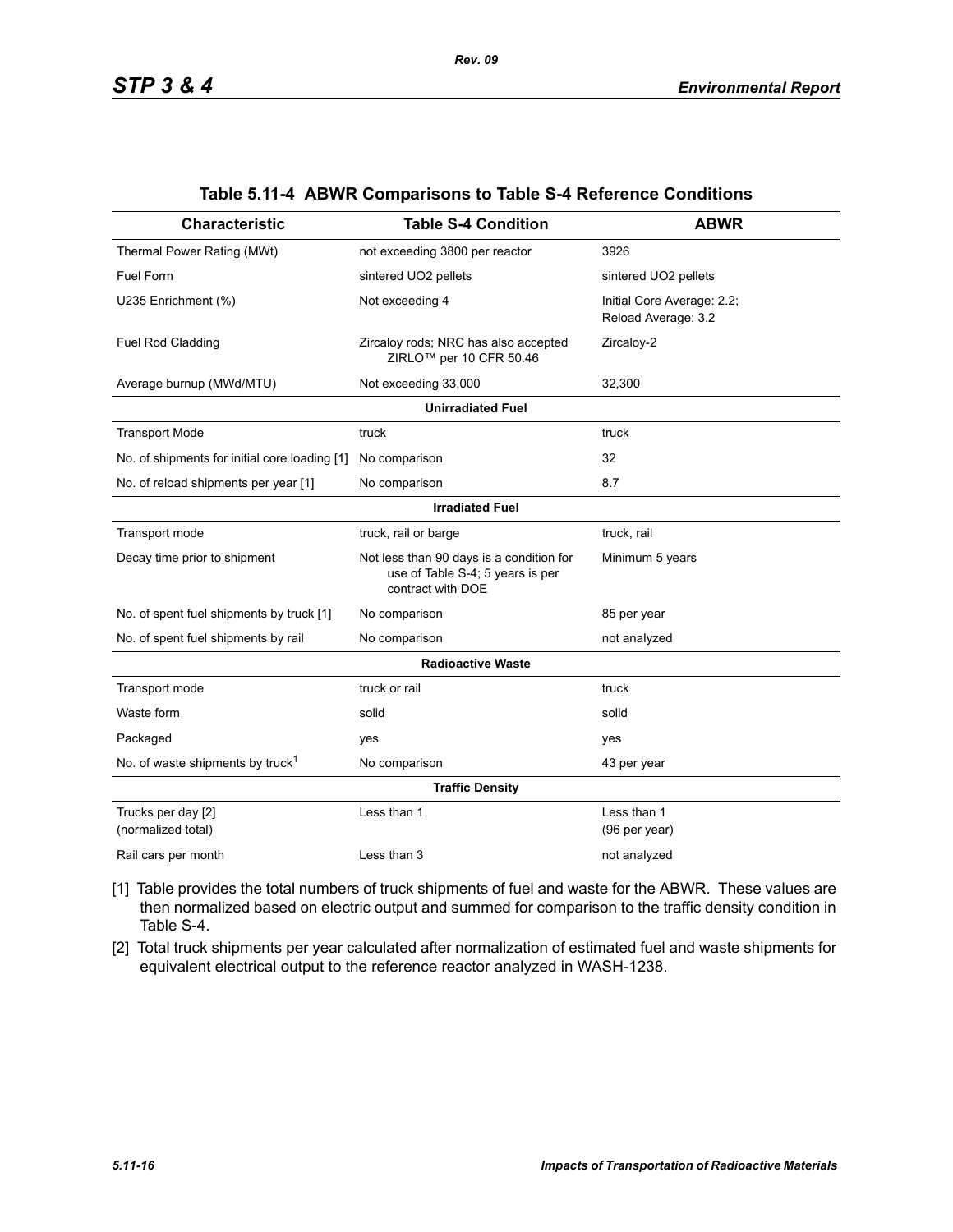| <b>Parameter</b>                                                                  | <b>RADTRAN 5 Input Value</b> |
|-----------------------------------------------------------------------------------|------------------------------|
| Shipping distance, miles [1] (km)                                                 | 2,000 (3,218)                |
| Travel Fraction - Rural                                                           | 0.90                         |
| Travel Fraction - Suburban                                                        | 0.05                         |
| Travel Fraction - Urban                                                           | 0.05                         |
| Population Density – Rural, persons/mi <sup>2</sup> (persons/km <sup>2</sup> )    | 25.9(67)                     |
| Population Density - Suburban, persons/mi <sup>2</sup> (persons/km <sup>2</sup> ) | 904 (2,341)                  |
| Population Density – Urban, persons/mi <sup>2</sup> (persons/km <sup>2</sup> )    | 5850 (15,152)                |
| Vehicle speed - Rural, miles/hr (km/hr)                                           | 55 (89)                      |
| Vehicle speed - Suburban, miles/hr (km/hr)                                        | 55 (89)                      |
| Vehicle speed – Urban, miles/hr (km/hr)                                           | 55 (89)                      |
| Traffic count - Rural, vehicles/hr                                                | 530                          |
| Traffic count - Suburban, vehicles/hr                                             | 760                          |
| Traffic count – Urban, vehicles/hr                                                | 2,400                        |
| Dose rate at 1 meter from vehicle, mrem/hr                                        | 0.1                          |
| Packaging length, ft (m)                                                          | 22(6.7)                      |
| Number of truck crew                                                              | 2                            |
| Stop time, hr/trip                                                                | 4.5                          |
| Population density at stops, persons/mi <sup>2</sup> (persons/km <sup>2</sup> )   | 166,500 (431,235)            |

#### **Table 5.11-5 RADTRAN 5 Input Parameters for NRC Analysis of Unirradiated Fuel Shipments**

Source: Reference 5.11-1.

[1] WASH-1238 had a range of shipping distances between 25 and 3000 miles for unirradiated fuel shipments. A 2000-mile "average" shipping distance was used in NRC analyses of ESP sites in Reference 5.11-6, 5.11-7, 5.11-8.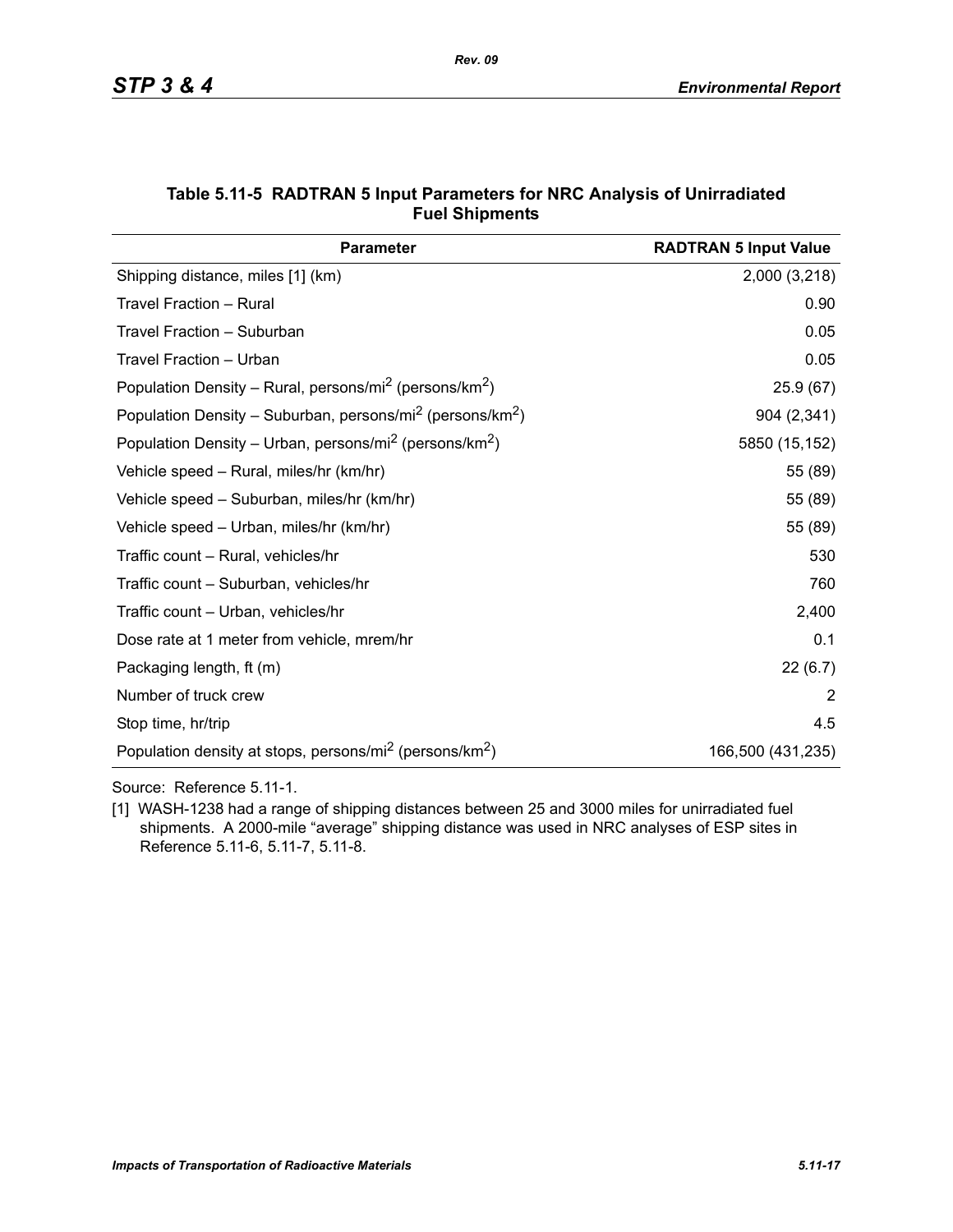|                                         |                                                                | <b>Cumulative Annual Dose,</b><br>person-rem per reference reactor year |                                      |                                        |  |  |
|-----------------------------------------|----------------------------------------------------------------|-------------------------------------------------------------------------|--------------------------------------|----------------------------------------|--|--|
| <b>Reactor Type</b>                     | <b>Normalized</b><br><b>Average Annual</b><br><b>Shipments</b> | Transport<br><b>Workers</b>                                             | <b>General Public -</b><br>onlookers | <b>General Public -</b><br>along route |  |  |
| Reference LWR<br>(WASH-1238)            | 6.3                                                            | 0.011                                                                   | 0.042                                | 0.0010                                 |  |  |
| <b>ABWR</b>                             | 6.4                                                            | 0.011                                                                   | 0.042                                | 0.0010                                 |  |  |
| 10 CFR 51.52 Table<br>S-4 condition [1] | 365<br>per day)<br>(<1                                         | 4                                                                       | 3                                    | 3                                      |  |  |

#### **Table 5.11-6 Radiological Impacts of Transporting Unirradiated Fuel to the STP Site by Truck**

[1] Table S-4 conditions apply to all types of radioactive material transportation. The impacts of unirradiated fuel shipments constitute a small fraction of the overall cumulative annual dose limit.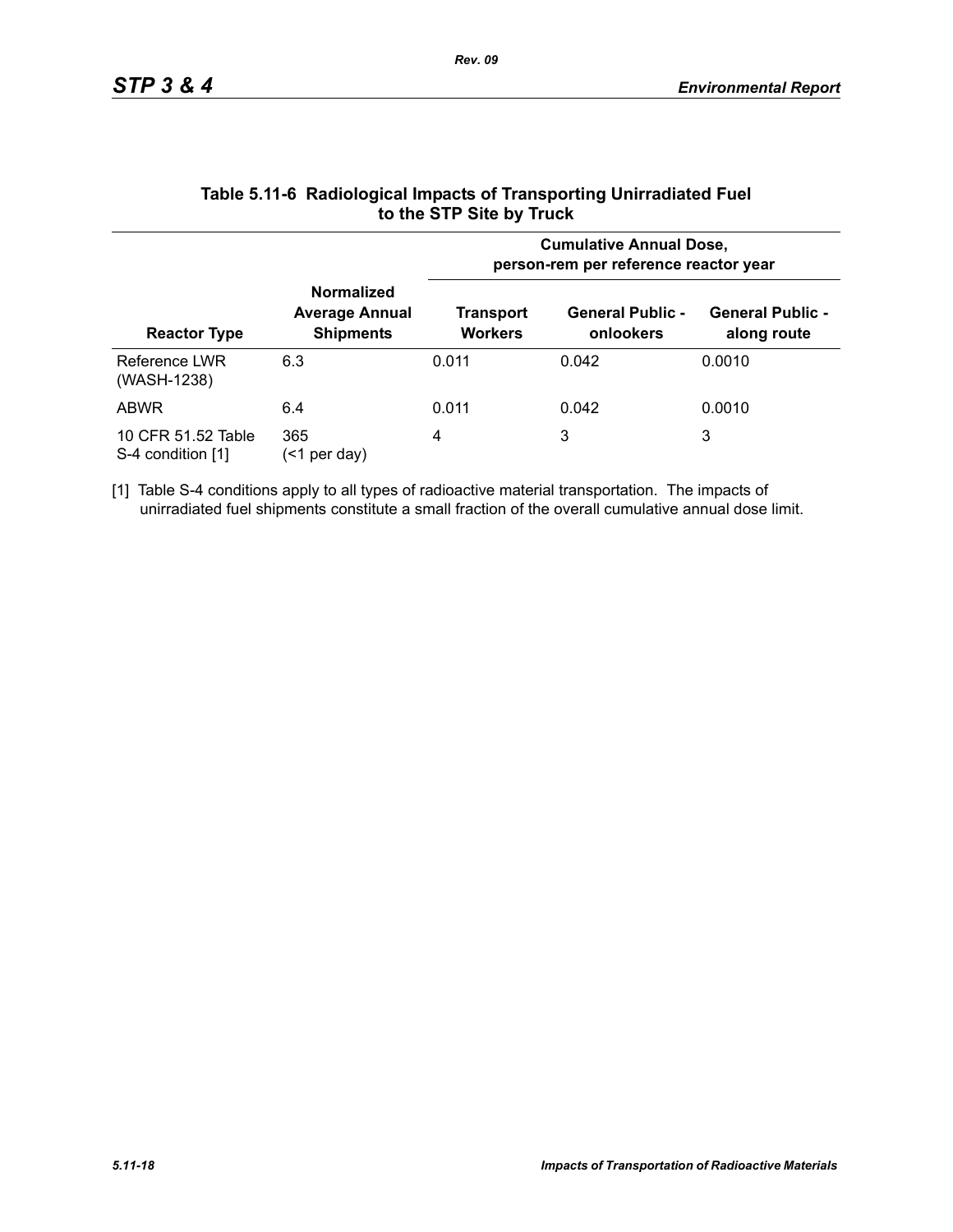|                                                                                 | <b>RADTRAN 5 input</b>             |                                                                                                                                                                           |  |  |  |  |  |
|---------------------------------------------------------------------------------|------------------------------------|---------------------------------------------------------------------------------------------------------------------------------------------------------------------------|--|--|--|--|--|
| <b>Parameter</b>                                                                | value                              | <b>Source</b>                                                                                                                                                             |  |  |  |  |  |
| Vehicle speed - Rural (miles/hr)                                                | 55                                 | Based on average speed in rural areas                                                                                                                                     |  |  |  |  |  |
| Vehicle speed - Suburban (miles/hr)                                             | 55                                 | given in Reference 5.11-16. Because<br>most travel is on interstate highways, the                                                                                         |  |  |  |  |  |
| Vehicle speed - Urban (miles/hr)                                                | 55                                 | same vehicle speed is assumed in rural,<br>suburban, and urban areas. No speed<br>reductions were assumed for travel at<br>rush hour.                                     |  |  |  |  |  |
| Traffic count - Rural (vehicles/hr)                                             | 530                                | Reference 5.11-16                                                                                                                                                         |  |  |  |  |  |
| Traffic count - Suburban (vehicles/hr)                                          | 760                                | Reference 5.11-16                                                                                                                                                         |  |  |  |  |  |
| Traffic count - Urban (vehicles/hr)                                             | 2400                               | Reference 5.11-16                                                                                                                                                         |  |  |  |  |  |
| Dose rate at 1 m from vehicle (mrem/hr) 13                                      |                                    | Approximate rate at 1 m that is<br>equivalent to maximum dose rate<br>allowed by Federal regulations (i.e., 10<br>mrem/hr at 2 m from the side of a<br>transport vehicle) |  |  |  |  |  |
| Packaging dimensions, m                                                         | Length = $5.2$<br>Diameter = $1.0$ | Reference 5.11-12                                                                                                                                                         |  |  |  |  |  |
| Number of truck crew                                                            | $\overline{2}$                     | Reference 5.11-16                                                                                                                                                         |  |  |  |  |  |
| Stop time (hr/trip)                                                             | $\overline{4}$                     | Route specific                                                                                                                                                            |  |  |  |  |  |
| Population density at Stops<br>(person/km <sup>2</sup> )                        | 30,000                             | Reference 5.11-14                                                                                                                                                         |  |  |  |  |  |
| Min/Max Radii of Annular Area<br>Surrounding Vehicle at Stops (m)               | 1 to 10                            | Reference 5.11-14                                                                                                                                                         |  |  |  |  |  |
| Shielding Factor Applied to Annular<br>Area Surrounding Vehicle at Stops        | 1 (no shielding)                   | Reference 5.11-14                                                                                                                                                         |  |  |  |  |  |
| <b>Population Density Surrounding Truck</b><br>Stops (persons/km <sup>2</sup> ) | 340                                | Reference 5.11-14                                                                                                                                                         |  |  |  |  |  |
| Min/Max Radii of Annular Area<br>Surrounding Truck Stop (m)                     | 10 to 800                          | Reference 5.11-14                                                                                                                                                         |  |  |  |  |  |
| Shielding Factor Applied to Annular<br>Area Surrounding Truck Stop              | 0.2                                | Reference 5.11-14                                                                                                                                                         |  |  |  |  |  |

# **Table 5.11-7 RADTRAN 5 Incident-free Exposure Parameters**